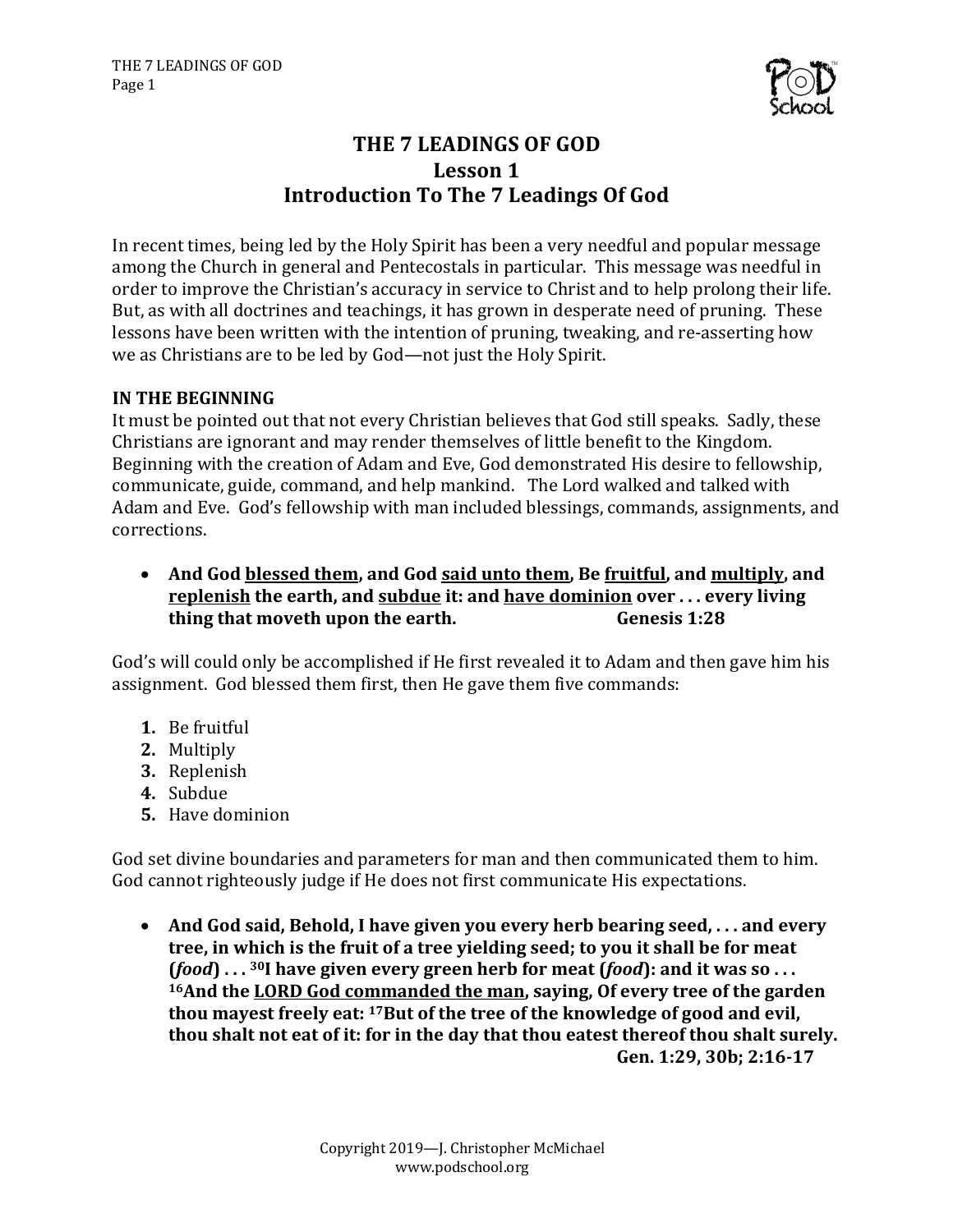

We clearly see that God's will from the beginning was to fellowship with man and communicate with him. It is a blessing any time God speaks to man, but divine leadings and fellowship also involve commands, assignments, corrections, and help. Why would we expect the heart of God to be any different today? We all believe that we are to have a "relationship" with God and that we are to enjoy "fellowship" with the Lord, but neither of these exist without two-way communication.

# **THE 7 LEADINGS OF GOD**

New Testament, born-again believers have been given more tools and abilities when it comes to being led by God. Our lives ought to be the most God-glorifying, Gospel-reflective, wisdom-defined, truth-lived, decision-accurate lives in the history of mankind. The remainder of these lessons will focus on the seven leadings of God. We will briefly introduce the seven leadings here:

# **1. The Holy Scriptures**

The scriptures are the primary way God communicates to us today. New Testament believers have been afforded the written Word of God in a form not available to man for 4,600 years. Early New Testament believers only had the Old Testament. The New Testament was written over a period of about 60 years after the ascension of Christ. Consider what God says about His Word:

- His Word is forever settled under heaven (Psalm 119:89).
- His Word is magnified above His name (Psalm 138:2).
- His Word is more pure than silver tried seven times (Psalm 12:6).
- His Word is Truth (**John 17:17**).
- His Word (the scriptures) is God-breathed, and they are good for doctrine, reproof, for correction, for instruction in righteousness (2 Timothy 3:16).
- His Word is the seed of our Salvation, it lives and abides forever, and it endures forever (**1 Peter 1:23-25**).
- Jesus is the Word made Flesh (**John 1:14**).

The Holy Scriptures are a source of leading that requires time, discipline, and mental comprehension. 

## **2. The Wisdom Of God**

Wisdom is the principal thing. God's Word is the epitome of Wisdom. His Spirit is called the Spirit of Wisdom. Many times we don't need to pray and fast as much as we need to ask, "What does wisdom say?" Or, "Is this a wise thing to do?" Studying and knowing the Bible will automatically grow wisdom in your life. Sometimes wisdom is crying out so loudly, prayer isn't necessary at all. Wisdom is a source of leading based upon the scriptures, experience, and mental comprehension.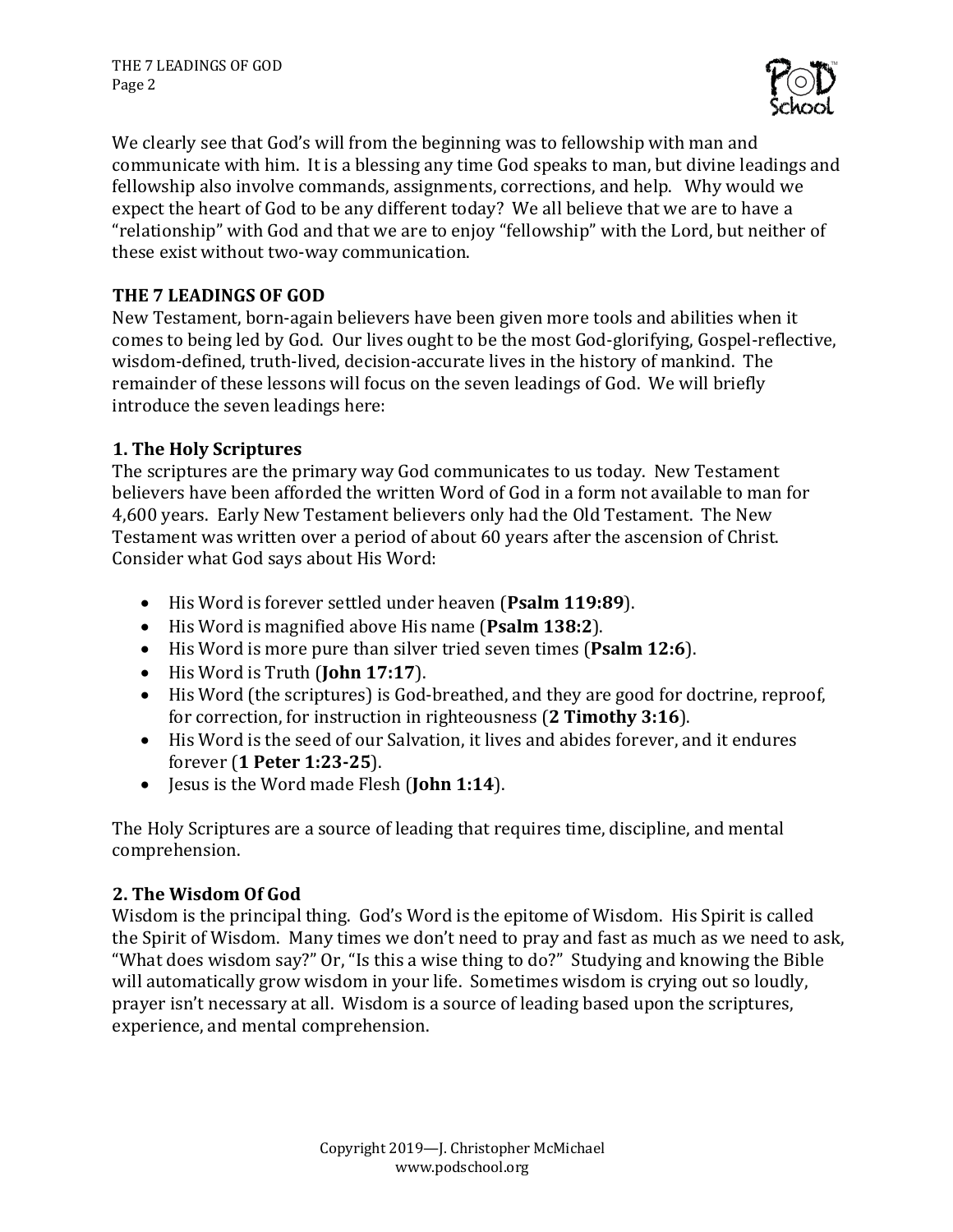

# **3. The Peace Of God**

The peace of God as a source of leading is the first source of leadership that begins to leave man's mental realm. The peace of God is a peace that passes understanding. By definition, it will usually bypass our mental faculties and even defy them. **Isaiah 55:12** declares that we will be led forth with peace.

# **4. The Holy Spirit**

As with many doctrines and teachings, the Church tends to generalize and lump subjects when the scriptures exhort us to "**rightly divide**." This is the same with the leadings of God. We tend to classify all divine "leadings" as "being led by the Holy Spirit." These lessons will help to rightly divide these seven leadings. Being led by the Holy Spirit is supernatural and divine. Jesus called the Holy Spirit a "guide into all truth" and a revealer of things to come (**John 16:13**). He receives of the Lord's and reveals it unto us. Being led by the Holy Spirit is the will of God for every Christian. "As many as are led by the Spirit of God, they are the sons of God (Romans 8:14)." This can often be thought of as the "**still small voice**." 

# **5. Preachers—The Oracles Of God**

I've placed preachers after the Holy Spirit for two reasons: 1) every believer has been given the Holy Spirit to be with us always. The preacher isn't with us always. He or she is only with us a few times a week at best. And 2) any good preacher or pastor wants the sheep to be more dependent upon the Spirit of God than him or herself. We want you to know your God better than you know us. As 1 **John 2:27** says:

• But the anointing which ye have received of him abideth in you, and ye need not that any man teach you: but as the same anointing teacheth you of all things, and is truth, and is no lie, and even as it hath taught you, ve shall abide **in him.** 

Remember that faith comes by hearing the Word of God preached. But preached by whom? By God's preacher—His oracle (1 Peter 4:11).

# **6. The Word Of The Lord (Jesus)**

The "Word of the Lord" is spoken of over 225 times in the Old Testament. It is usually in reference to the Lord (Jehovah) speaking to His servants the prophets. It is a much more authoritative word or leading than the still small voice of the Holy Spirit. Though the Holy Spirit does speak to us on behalf of the Lord Jesus (John 16:13), there are times when the Lord Jesus does things from His own authority such as Paul's encounter on the road to Damascus (Acts 9:3-6), Ananias' vision concerning Saul of Tarsus (Acts 9:10-17), and Paul's commandment toward the married believers in 1 Corinthians 7:10, to name a few.

# **7. The Supreme Voice Of God (The Father)**

The scriptures reveal that the utterances and declarations of God the Father are different in nature and occurrence than the Lord's or the Holy Spirit's. Granted, they are the Trinityone God, but three persons—but each member of the Trinity has a different role and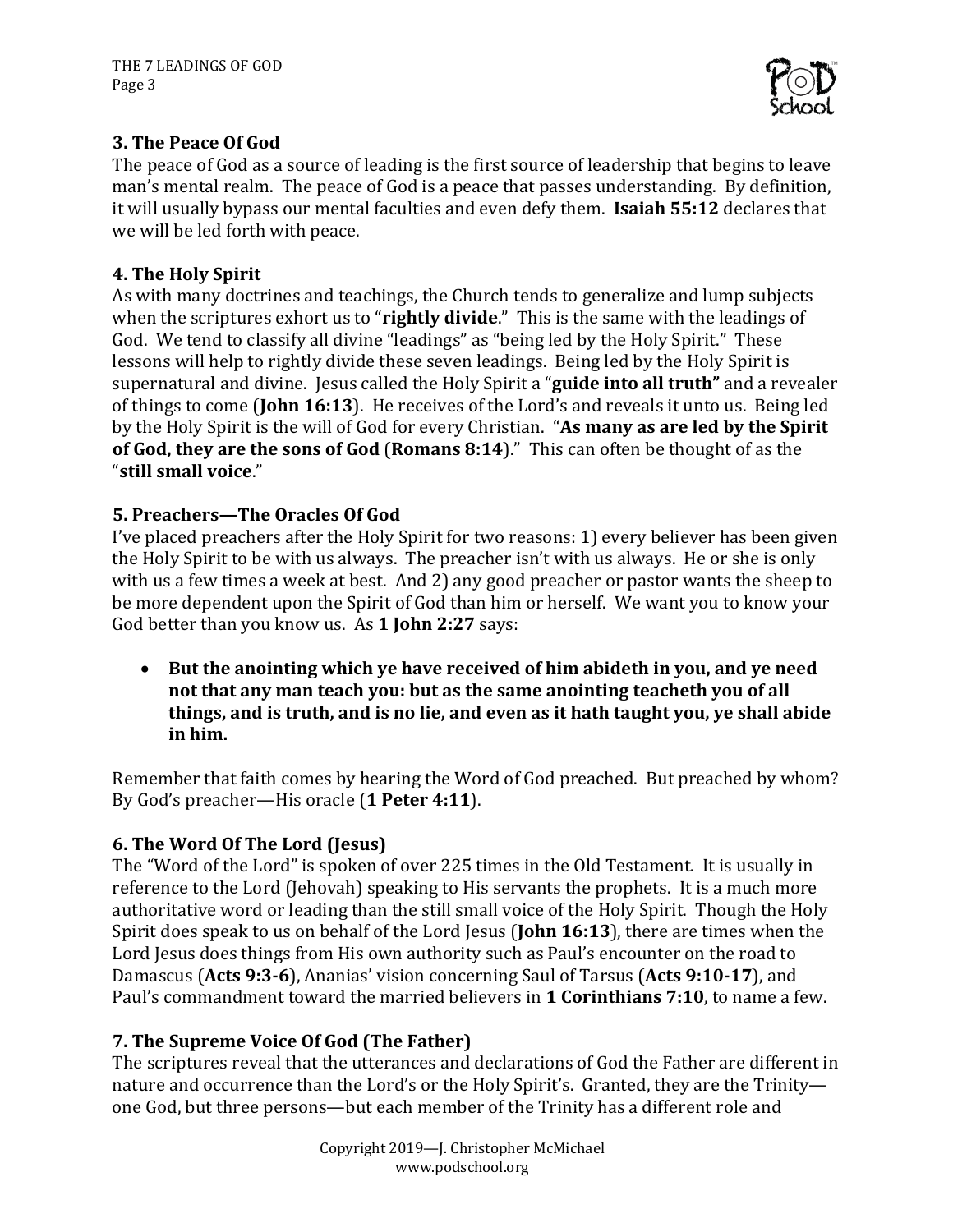

operation concerning mankind. Consider the Lord's baptism by John: God the Holy Spirit came upon Jesus the Son as God the Father spoke from Heaven. Also consider the Trinity's role in our self-intercession according to **Romans 8:26-27**: Jesus searches our hearts, directing the purpose of the Holy Spirit, as He (the Holy Spirit) intercedes for us according to the will of the Father. And finally:

• God, who at sundry times and in divers manners spake in time past unto the fathers by the prophets, <sup>2</sup> hath in these last days spoken unto us by his Son, whom he hath appointed heir of all things, by whom also he made the worlds: **Hebrews 1:1-2**

Having a relationship with the Creator of all things means that you can expect to be led by Him. Be prepared for an improved life as a Christian as we study *The 7 Leadings of God!!*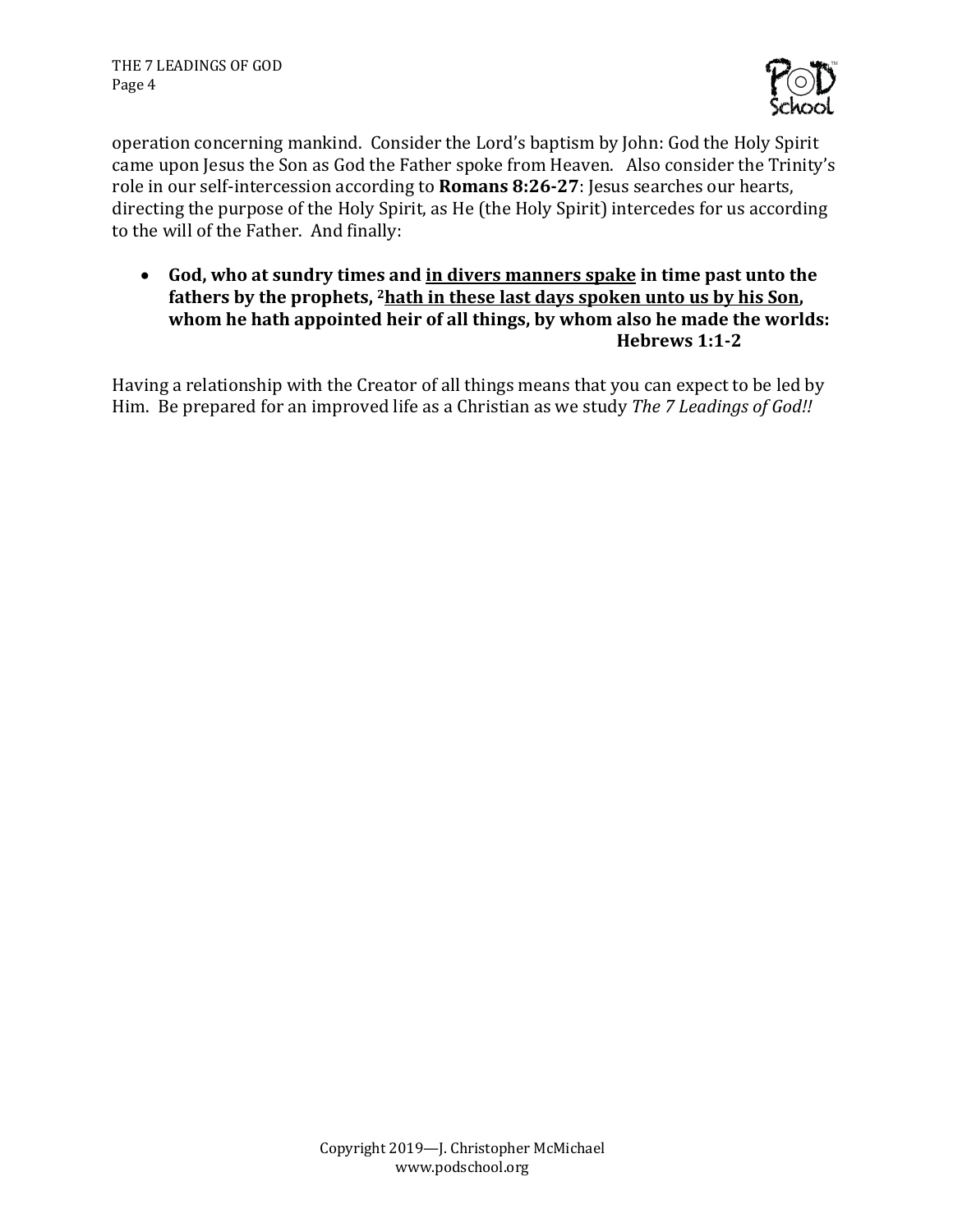

# **THE 7 LEADINGS OF GOD** Lesson 2 **How To Be Led By The Scriptures**

We have begun our study of *The 7 Leadings of God.* This lesson will cover the first leading on our list: being led by the scriptures. We have addressed the Church's focus on being led by the Holy Spirit while perhaps neglecting the other ways we can be led by God. We acknowledge that ultimately the Holy Spirit (who is the Spirit of God and therefore is God) is instrumental in each of our seven leadings, yet we must still distinguish their individual mechanics. We can see the Holy Spirit involved in each of the seven leadings as follows:

- **1. Being Led by the Scriptures—the Holy Spirit inspired the scriptures, yet lesus is** the Word (the scriptures) made flesh. He is the Spirit of Truth while God's Word is Truth.
- 2. **Being Led by Wisdom**—the Holy Spirit is the Spirit of wisdom.
- **3.** Being Led by Peace—the Holy Spirit is the Spirit of peace producing the Fruit of the Spirit called peace (and Jesus is the Prince of Peace).
- **4.** Being Led by the Holy Spirit—(which we will skip over for obvious reasons).
- **5.** Following the Leading of Preachers—preachers are anointed by the Holy Spirit to oversee, guide, and give watch over our souls.
- **6. Being Led by the Word of the Lord**—though this is Christ's authoritative leading, it is still manifested via the medium of the Holy Spirit.
- **7. Being Led by the Voice of God Almighty**—alas, He is a Trinity, and His Spirit is the Spirit of God.

We can clearly see that the Holy Spirit is involved in each of these leadings, yet they all stand unique and divided. Though we could easily mix all of the above together, let us now begin to rightly divide and study the individual leadings of God, starting with the scriptures.

# **BEING LED BY THE SCRIPTURES**

With over 31,000 verses, 613 Old Testament Commandments and 1,050 New Testament Commandments, if studied and embraced, the Bible will produce a very broad foundation for what to do in life. In fact, direction isn't required where the scriptures are clear. It may be that many Christians fail to be led by God because they have neglected to study their Bible. 

• The law of the LORD is perfect, converting the soul: **The testimony of the LORD is sure, making wise the simple 8The statutes of the LORD are right, rejoicing the heart: The commandment of the LORD is pure, enlightening the eyes. 9The fear of the LORD is clean, enduring for ever:** The judgments of the LORD are true and righteous altogether. <sup>10</sup> More to be desired are they than gold, yea, than much fine gold: sweeter also than honey and they honeycomb.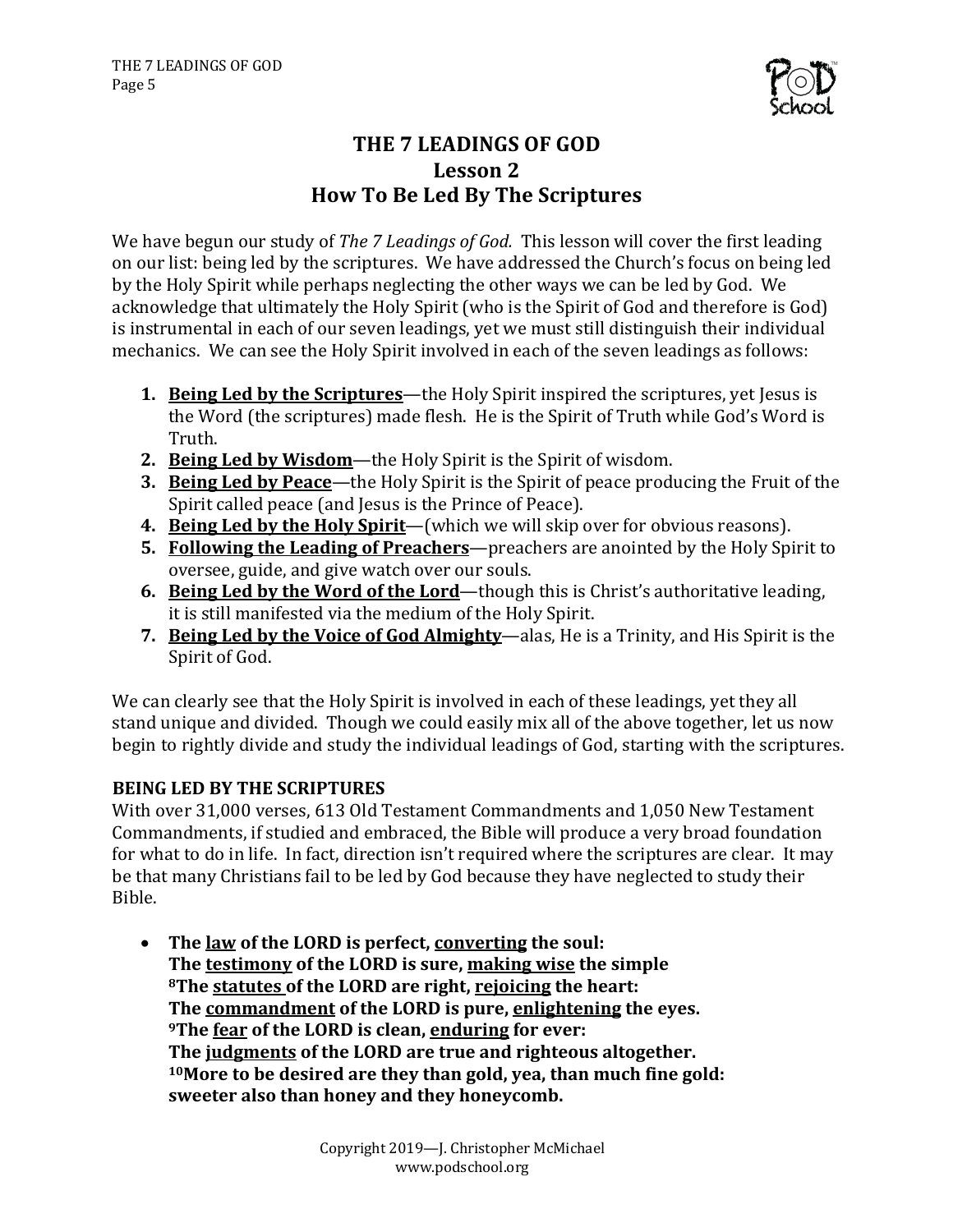

# <sup>11</sup>Moreover by them is thy servant warned: and in keeping of them there is **great reward. Psalm 19:7-11**

Psalm 19 makes several declarations about God's Word: it converts, it imparts wisdom, it rejoices, it enlightens, it warns, and when kept, it rewards!

• Thy word is a lamp unto my feet, and a light unto my path. **Psalm 119:105**

This famous verse contains a very simple truth: God's Word provides light for where we are going and what we are doing. Without that light, we walk in darkness and know not at what we stumble.

• All Scripture is inspired by God, and is profitable for teaching (*doctrine*), for rebuking, for correcting, for training in righteousness, <sup>17</sup>so that the man of God may be complete, equipped for every good work.

**2 Timothy 3:16-17 CSB**

This passage reveals four abilities of God's Word (all scriptures). God's Word is profitable for:

- **1. Teaching Sound Doctrine**—Doctrine is not just what we believe, it's what we live. We can change our entire life by studying the Bible and living (not just believing) sound Bible doctrine.
- **2. Rebuking**—A good rebuke is hard to find, but if you're dangerously wrong, you can count on the Word of God rebuking you and correcting your life—just by reading it.
- **3. Correcting—Correction adjusts your path, direction, and trajectory.** If you're off course, it gets you back on course.
- **4. Training in Righteousness**—Training brings understanding, purpose, and direction. Studying the Scriptures will give us these three needful things: understanding, purpose, and direction. Instruction trains us and tells us what to do.

Allowing the Scriptures to produce these four works in our life will complete us and equip us for every good work. Christians who lack good works in their life reveal they aren't students or doers of the Word of God.

# **NO NEED TO PRAY**

Prayer for God's direction is necessary only when His will is not known. God's will is revealed in the Bible. Studying the Bible can fill many gaps in our knowledge of His will. The scriptures help to build guides and parameters in our life. Once those parameters are established and sure, no prayer may ever need to be offered in those areas again. For example:

• Abstain from all appearance of evil. 1 Thessalonians 5:22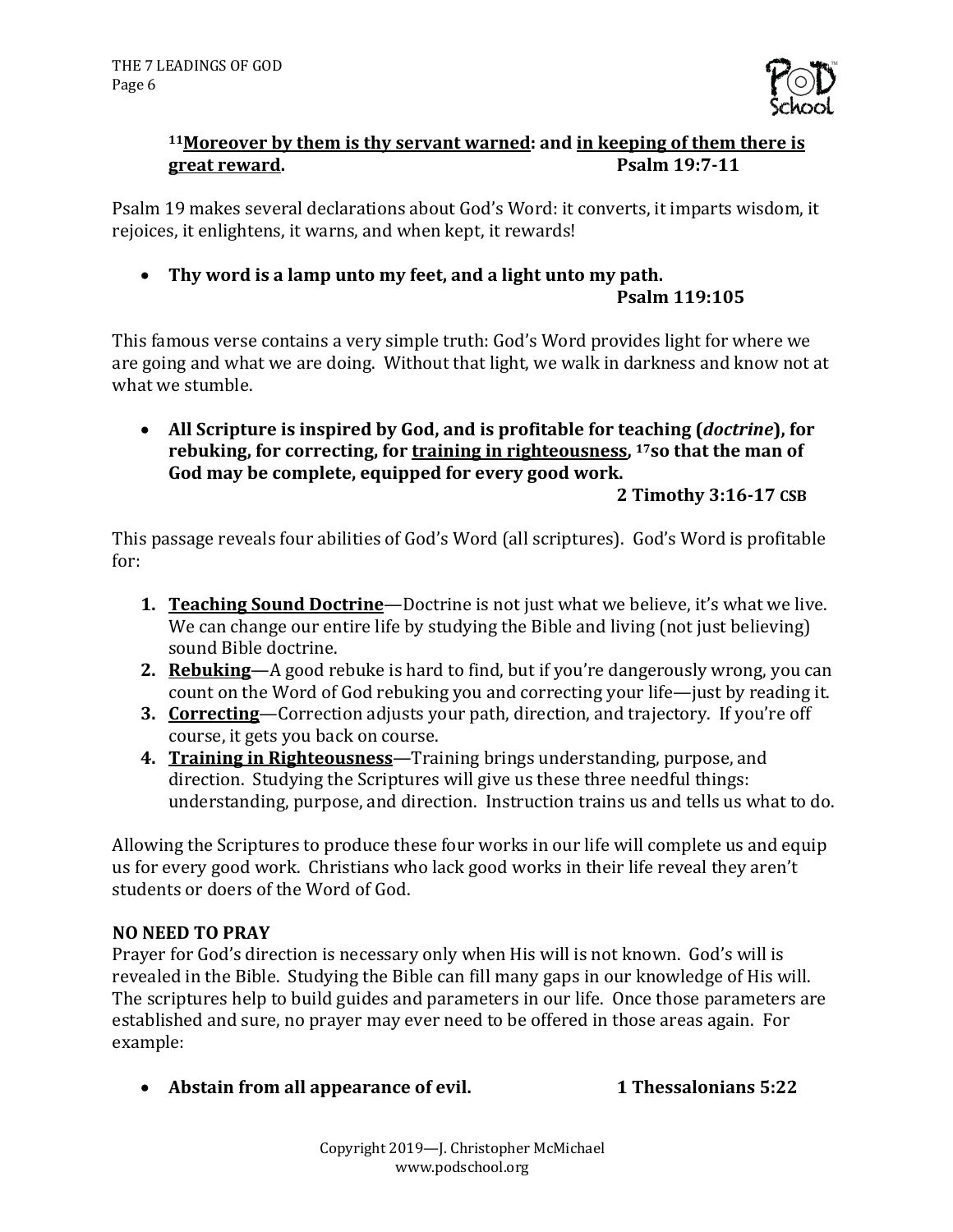

This verse creates a boundary prohibiting Christians from bars, liquor stores, dirty movies, dirty friendships, clubs, vulgarities, etc. No prayer would ever be needed for direction or permission from God to go anywhere near these places, for the scriptures have already given us direction.

• Will a man rob God? Yet ye have robbed me. But ye say, Wherein have we **robbed thee?** In tithes and offerings. The Malachi 3:8

No prayer should be necessary concerning whether or not to tithe and give offerings. The Bible has spoken very clearly.

• Take heed to yourselves: If thy brother trespass against thee, rebuke him; and **if he repent, forgive him.** Luke 17:3

No prayer is ever needed concerning forgiveness. If someone has sinned against you, you must forgive them; no ifs, ands, or buts. The only prayer that may be needed is the prayer for help, "Lord, I ask you to help me forgive my enemy. I want to obey you, but I need help."

The Bible addresses almost every situation we may ever encounter. If you need direction, begin with studying your Bible.

# **MY PERSONAL LEADINGS FROM THE WORD**

The following are scriptures the Lord used to correct, redirect, realign, or adjust my life. These verses represent milestones in my personal walk with Jesus Christ.

## **1996**

In 1996 I had a very deep chest cold that I could not shake, nor would the prayer of faith heal. The Lord spoke the following verses to me to teach me about walking in love with my roommate:

• For he that eateth and drinketh unworthily, eateth and drinketh to damnation to himself, not discerning the Lord's body. <sup>30</sup>For this cause many are weak and **sickly among you, and many sleep. 1 Corinthians 11:29-30** 

## **1998**

In 1998 I had a dear friend betray me. The Lord taught me about forgiveness.

• And be ye kind one to another, tenderhearted, forgiving one another, even as God for Christ's sake hath forgiven you. **Ephesians 4:32** 

## **2002**

In 2002 God began to adjust my mouth habits and my knack for hyperbole and exaggeration using the following proverb: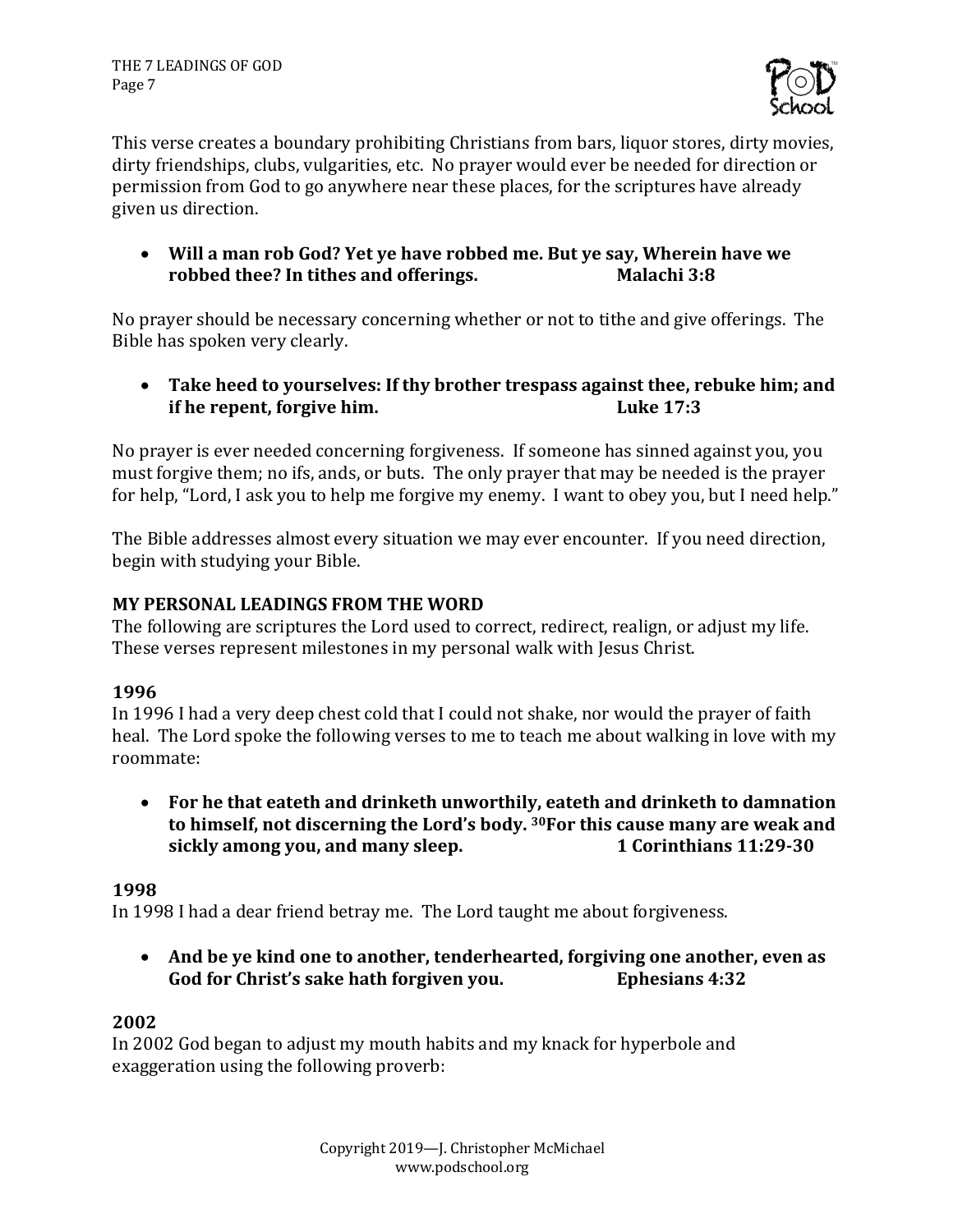

• Bread of deceit is sweet to man; but afterwards his mouth shall be filled with **gravel. Proverbs** 20:17

### **2005**

In 2005 I returned to CCF (the church from where I had been gone six years) only to find it a den of carnal fellowship. The following verse screamed at me and confirmed that the whole of the church was headed in the wrong direction:

• Neither should there be vulgar speech (*obscene stories*), foolish talk, or coarse **jesting—all of which are out of character—but rather thanksgiving. Ephesians 5:4 NET**

#### **2008**

In 2008, after about nine months of pastoring, I still refused to receive any kind of financial compensation. Pastor Jerry Klooster rebuked me with the following verse:

• For what is it wherein ye were inferior to other churches, except it be that I myself was not burdensome to you? forgive me this wrong.

#### **2 Corinthians 12:13**

#### **2010**

In 2010 God began to deal with me to have meetings at church, both departmental and leadership. I was leery of meetings like this, but the Lord dealt with me from the following verse:

• Be thou diligent to know the state of thy flocks, and look well to thy herds. **Proverbs 27:23**

Meetings are one way to be diligent, look well, and to know the state of my flock.

#### **FINAL THOUGHTS**

God's Word is His will revealed. The better you know His Word, the better you will know His heart and understand His will. Reading the Bible is the quickest way to hear from God and the primary way God will lead us!!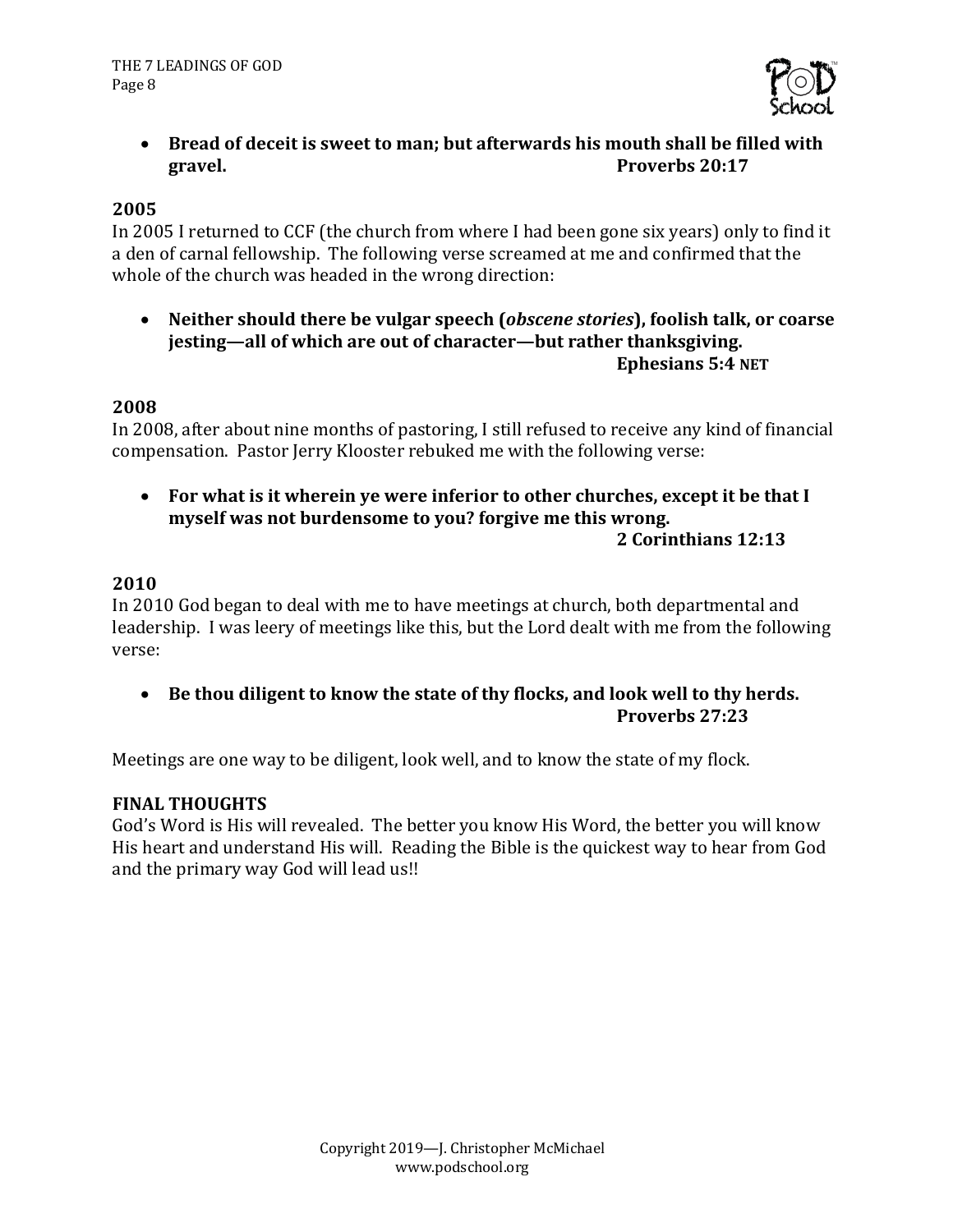

# **THE 7 LEADINGS OF GOD Lesson 3 How To Be Led By Wisdom**

We have previously covered that the primary way God leads us is through His Word—the Bible. The Bible is God speaking to us. But sometimes the Word is silent on our specific situation or problem. In this case we should look to the wisdom of God for leadership. Studying the Bible will grant you knowledge, but experience and the Spirit of God will grant you wisdom. Knowledge is a collection of facts. Wisdom knows what to do with those facts. Knowing God's Word is the primary way we are led by God, and wisdom is based on the Word. It is a natural extension of knowing of the Bible.

• **Get wisdom** ... **Comparison in the set of the set of the Proverbs 4:5** 

Why?

- When wisdom entereth into thine heart, and knowledge is pleasant unto thy **soul**; <sup>11</sup>[it shall] preserve thee ... keep thee ... <sup>12</sup>[and] deliver thee ... <sup>20</sup>That thou mayest walk in the way of good men, and keep the paths of the righteous. **Proverbs 2:10-12a, 20**
- The wisdom of the shrewd person is to discern his way ...

**Proverbs 14:8a NET**

• ... Wisdom is profitable to direct. **Example 20.10b** Ecclesiastes 10:10b

Wisdom helps you find the way of righteousness. It is one of the seven primary ways God leads us.

• So teach us to number our days, that we may apply our hearts unto wisdom. **Psalms 90:12**

We only get so many years on planet Earth to accomplish something for God. Wisdom will improve your accuracy and efficacy for the Kingdom and for yourself. Let us seek after wisdom so that we may improve our decision-making and quality of life.

## **WHAT THE BIBLE SAYS ABOUT WISDOM**

The Bible has far more to say about wisdom than it does about being led by the Holy Spirit (though the Holy Spirit is the Spirit of wisdom). In order to magnify wisdom and build our faith for it, below is a list of verses describing the benefits and abilities of wisdom:

• The Lord gives wisdom (Proverbs 2:6; Psalm 51:6).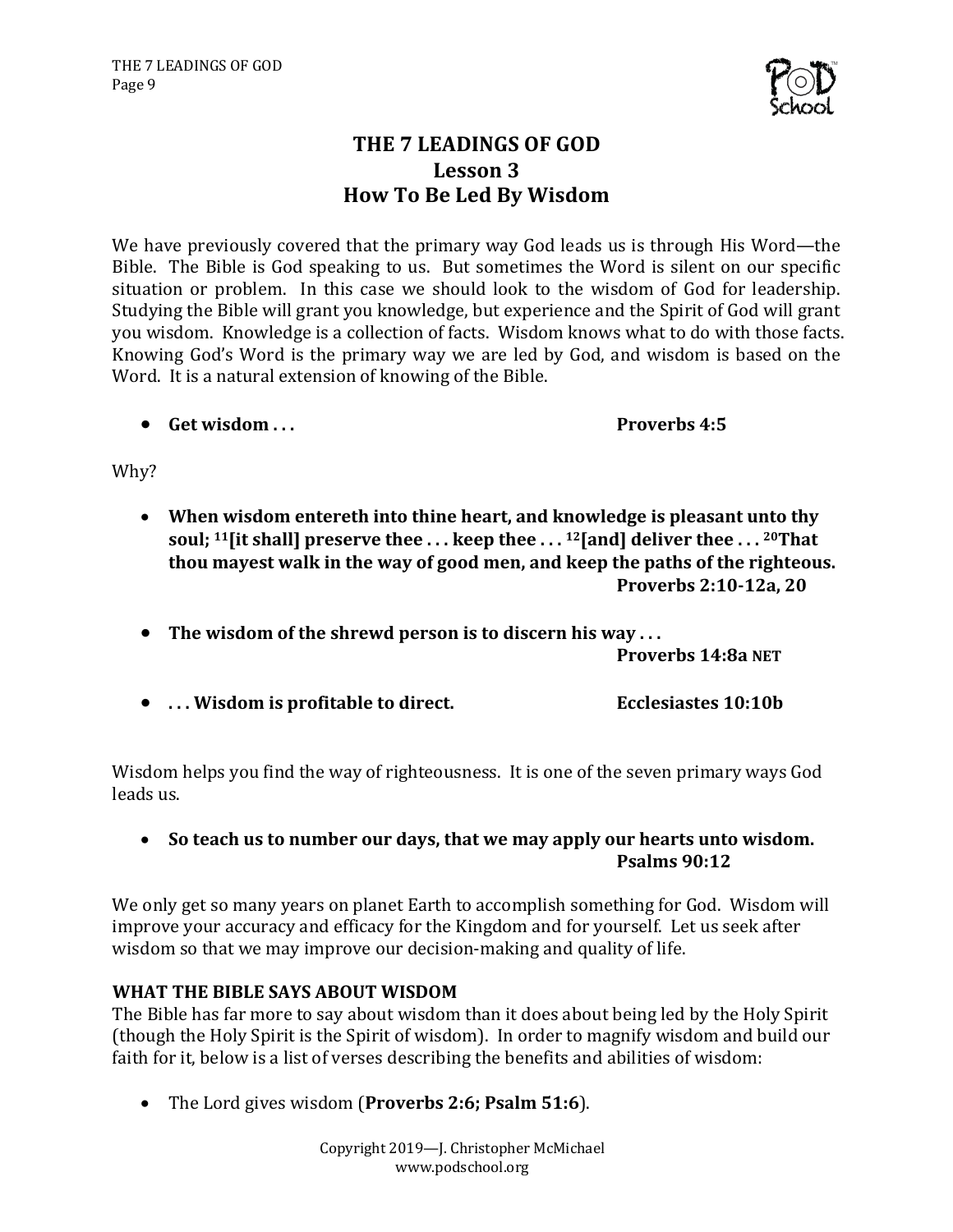

- Happy is the man that has wisdom (**Proverbs** 3:13).
- Wisdom is better than rubies (**Proverbs 8:11**).
- Wisdom builds things (**Proverbs 9:1, 24:3**).
- Fools die for lack of wisdom (Proverbs 10:21).
- A man is commended according to his level of wisdom (Proverbs 12:8).
- Wisdom is better than gold (**Proverbs 16:16**).
- Whoever gets wisdom loves their own soul (Proverbs 19:8).
- Wisdom will cost you something (**Proverbs 23:23**).
- Correction brings wisdom (**Proverbs** 29:15).
- Wisdom excels over folly (**Ecclesiastes 2:13**).
- Wisdom is necessary when you receive an inheritance (**Ecclesiastes** 7:11).
- Wisdom brings profit (**Ecclesiastes 7:11**).
- Wisdom is a defense (**Ecclesiastes 7:12**).
- Wisdom gives life to those that have it (**Ecclesiastes** 7:12).
- Wisdom strengthens the wise (**Ecclesiastes 7:19**).
- Wisdom makes your face to shine and brings boldness (**Ecclesiastes 8:1**).
- Wisdom is a delivering power (**Ecclesiastes 9:15**).
- Wisdom is better than strength (**Ecclesiastes 9:16**).
- Wisdom is better than the weapons of war (**Ecclesiastes** 9:18).
- Wisdom is profitable to direct (**Ecclesiastes 10:10**).
- Wisdom is shown to be right by the lives of those who follow it (Luke 7:35 NLT).

## **TWO TYPES OF WISDOM**

The Bible speaks of two types of wisdom available to mankind: man's wisdom and the wisdom of God (natural vs. supernatural wisdom, or we might also say head wisdom vs. heart wisdom (**Proverbs** 2:10)). Obviously, God's wisdom is superior (**Proverbs** 21:30, **23:4**), always surpassing man's wisdom, but this does not negate or diminish the usefulness and value of man's wisdom. Some have neglected natural wisdom in order to appear spiritually superior and in doing so have suffered loss and demotion.

## **JESUS INCREASED IN WISDOM**

If Jesus could increase in wisdom, so can we.

- And the child grew, and waxed strong in spirit (*attitude, resolve*), filled with **wisdom:** and the grace of God was upon him. Luke 2:40
- And Jesus increased in wisdom and stature (*height and age*), and in favour **with God and man. Luke 2:52**

There is no evidence Jesus was led by the Holy Spirit until His baptism in the River Jordan. What is very clear is that He continuously increased in wisdom. The wisdom of God and the Law of God were steering His life. Let us be like our Lord and increase in wisdom!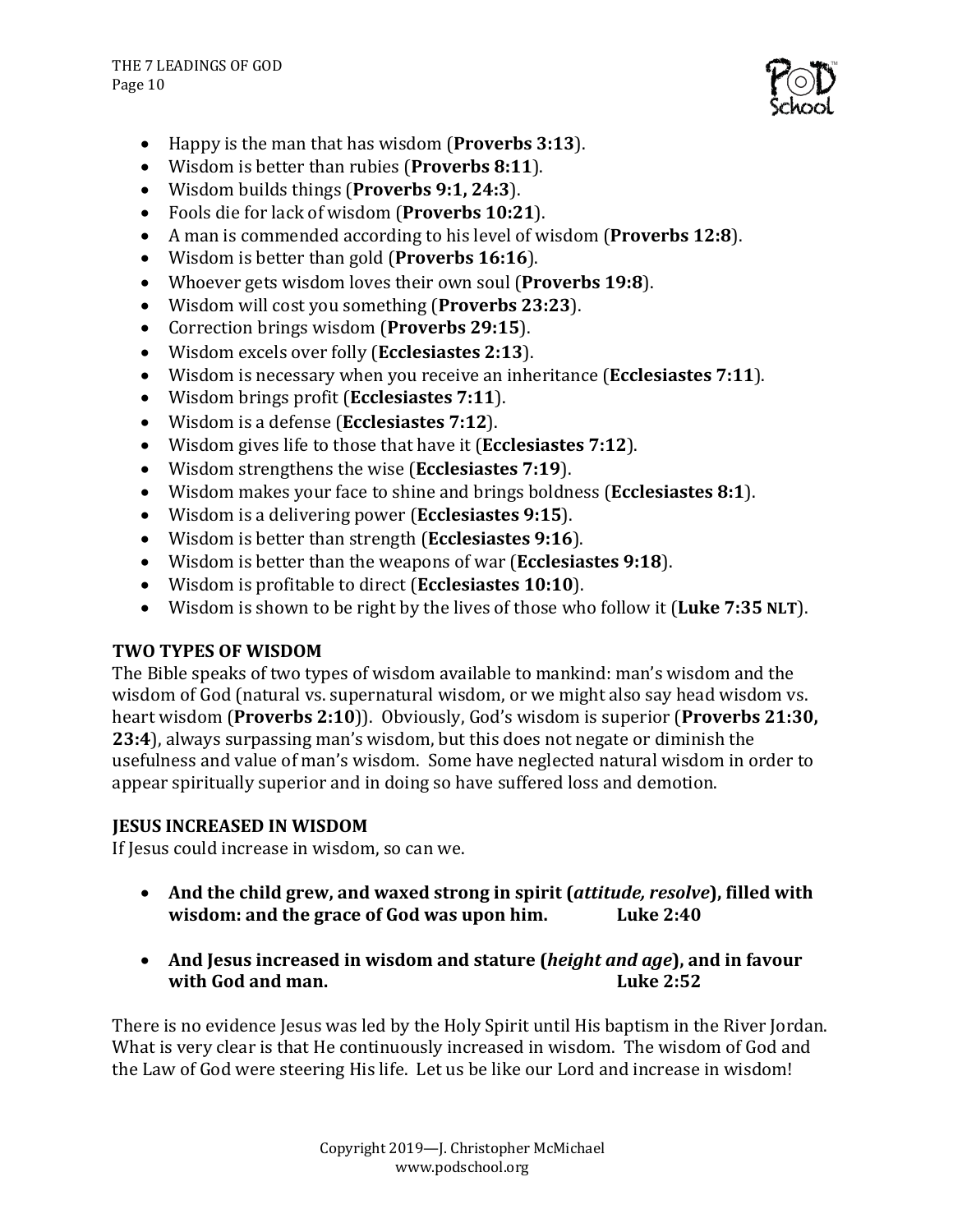

## **HOW TO GET WISDOM**

We are not born wise, neither are we born-again wise. Wisdom must be sought out and obtained. The good news is that wisdom is not elusive. She cries out!

- Wisdom shouts in the streets. She cries out in the public square. <sup>21</sup>She calls to the crowds along the main street, to those gathered in front of the city gate: Proverbs 1:20-21 NLT
- Doth not wisdom cry out? and understanding put forth her voice? **Proverbs 8:1**

Wisdom is not hard to find. Truthfully, wisdom is easier to hear than the voice of the Holy Ghost. Wisdom cries out. The voice of the Holy Spirit is often a still, small voice.

- Wisdom is the principal (*wisdom is supreme*) thing; therefore get wisdom: and **with all thy getting get understanding.** Proverbs 4:7
- The beginning of wisdom is this: Get wisdom. Though it cost all you have, get **understanding. Proverbs 4:7 NIV**

The beginning of wisdom is simple—just get some! Knowledge abounds today, but wisdom is rare. Modern man has the world's database of knowledge available in the palm of their hand, yet they continue to make foolish and harmful decisions. Every Christian must continuously grow in wisdom. The quickest way to get wisdom is to ask:

• If any of you lack wisdom, let him ask of the God, that giveth to all men liberally, and upbraideth (*rebuke*) not; and it shall be given him. **James 1:5**

To obtain wisdom for any situation is to slow down and ask for it. Wisdom should be something sought for every day. Here are other biblical ways to obtain this tremendous source of direction:

- The fear of the Lord is the beginning of wisdom: **Job 28:28; Psalm 111:10; Proverbs 9:10, 15:33**
- Wisdom can be taught: **Job 32:7, 33:33; Psalm 105:22; Proverbs 4:11, 30:3**
- Get wise counsel and advice:
	- $\circ$  A wise man will hear, and will increase learning; and a man of **understanding shall attain unto wise counsels (Proverbs 1:5).**
	- $\circ$  Where no counsel is, the people fall: but in the multitude of counselors **there is safety (Proverbs 11:14).**
	- $\circ$  The way of the fool is right in his own eyes: but he that hearkeneth unto **counsel is wise** (**Proverbs 12:15**).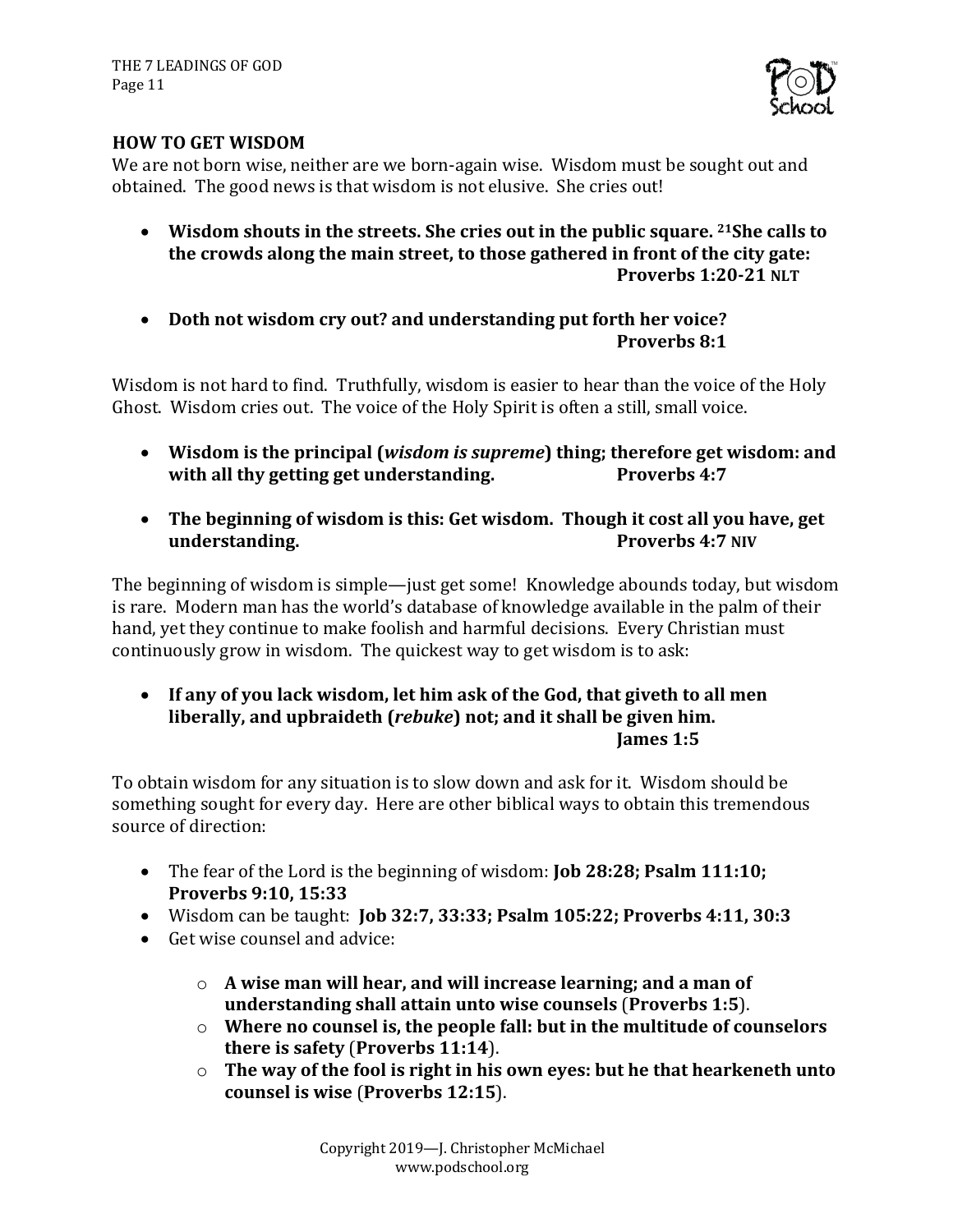

- $\circ$  Only by pride cometh contention: but with the well advised is wisdom (**Proverbs 13:10**).
- $\circ$  Without counsel purposes are disappointed: but in the multitude of **counselors they are established** (**Proverbs 15:22**).
- o Hear counsel, and receive instruction, that thou mayest be wise in thy **latter end (Proverbs 19:20).**
- $\circ$  **Every purpose is established by counsel: and with good advice make war** (**Proverbs 20:18**).
- $\circ$  **For by wise counsel thou shalt make thy war: and in multitude of** counselors there is safety (Proverbs 24:6).
	- **DON'T FULFILL PROVERBS 18:1:** 
		- "He who separates himself seeks his own desire, He **quarrels against all sound wisdom."**
	- **DON'T FULFILL PROVERBS 26:16:** 
		- "The sluggard is wiser in his own conceit than seven men that can render a reason."
	- **DON'T FULFILL PROVERBS 14:12 or 16:25:** 
		- There is a way which seemeth right unto a man, but the end thereof are the ways of death.
- Correction imparts wisdom: **Proverbs 29:15**
- Study the Bible, especially Proverbs (which mentions wisdom 53 times) and Ecclesiastes (which mentions wisdom 25 times): **Proverbs 1:1-4**

May we all be wise as serpents, yet gentle as doves!!!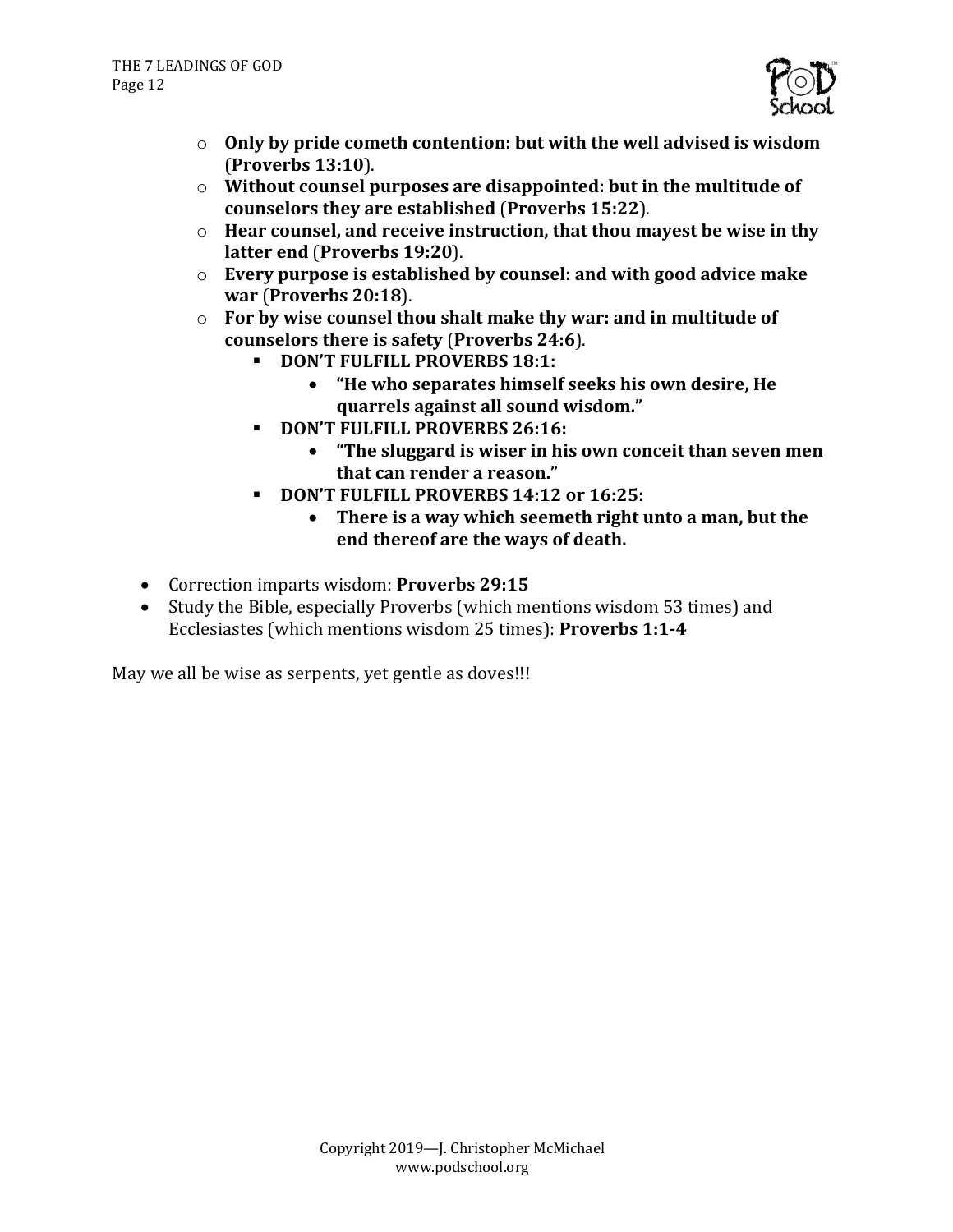

# **THE 7 LEADINGS OF GOD** Lesson 4 **How To Be Led By Peace**

We are continuing our study on *The 7 Leadings of God,* which we shall organize by frequency of occurrence. A little analogy may be helpful to understand our teachings thus far. In geology and soils engineering, earth materials can be classified according to their sizes ranging from boulders down to clay-sized particles. If we were to take a large volumetric structure, such as a warehouse, and fill it full of boulders first, there would still be plenty of room for material of the next smallest size: cobbles. Once filled with cobbles, there would still be plenty of void space to allow for gravels, then pebbles, then sand, then silt, and finally clay. Boulders would fill the largest volume; the smallest volume would be filled by clay. This example should help us to understand the major leadings of God and the frequency of their activity in a normal Christian life.

| <b>Boulders</b> | The Word Of God                 |
|-----------------|---------------------------------|
| Cobbles         | Wisdom                          |
| Gravels         | Peace                           |
| Pebbles         | The Holy Spirit                 |
| Sand            | Anointed Leadership             |
| Silt            | The Word Of The Lord            |
| Clay            | The Supreme Voice Of The Father |

# **THE LEADINGS OF GOD AS RELATED TO GRAIN SIZE**

We previously covered the first two ways God will lead us: by His Word and through wisdom. This brings us to number three on the list: peace. Just as we saw that wisdom is rooted in the Word of God and is a natural extension of the Bible, peace is then rooted in wisdom and becomes a natural extension of the spirit of wisdom:

• But the wisdom that is from above is first pure, then peaceable, gentle, and easy to be intreated, full of mercy and good fruits, without partiality, and **without hypocrisy. James 3:17** 

Also concerning wisdom:

• Her ways are ways of pleasantness, and all her paths are peace. **Proverbs 3:17**

The Word begets wisdom. Wisdom begets peace. God has called us unto peace (1 Corin**thians 7:15**), so finding and maintaining personal peace should not be very difficult to do. Furthermore, peace is the third fruit of the Spirit, so having it is essential to mature Christianity.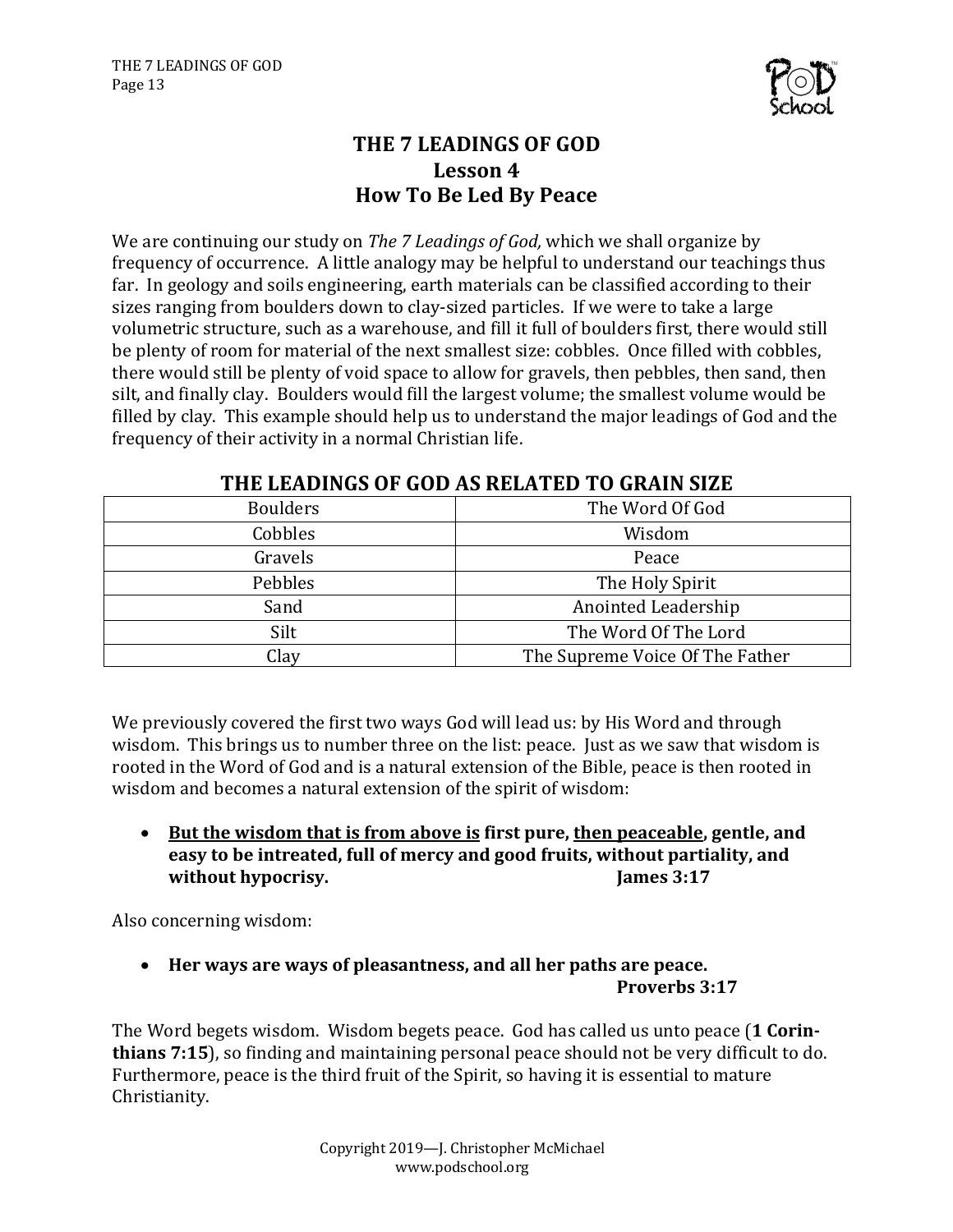THE 7 LEADINGS OF GOD Page 14



Peace is the first of out seven leadings that begins to leave the concreteness of the written Word and the stability of common sense and sound counsel. By definition, supernatural peace is often peace that "**passes all understanding**" (**Philippians 4:7**). For this reason, we must have a thorough understanding of it.

## **LED BY PEACE**

There will always come a time when direction in life is needed and both the Bible and sound wisdom are either mute or neutral on the subject. These scenarios can include where to go to college, which major to choose, which job offer to accept, travel plans, missionary trips, business dealings, etc. In these types of situations, we can look to the peace of God to lead us.

• For ye shall go out with joy, and <u>be led forth with peace</u>: the mountains and the hills shall break forth before you into singing, and all the trees of the field **shall clap their hands. Isaiah 55:12** 

As we saw with wisdom in the last lesson, peace is tied to both the Word of God and the Spirit of God. Yet, as we rightly divide the Word, we must classify it as its own separate leading. When peace is leading you, others will bear witness with joy and approval. Apparently even the trees and mountains will be in agreement.

• Great peace have they which love thy law: and nothing shall offend them. **Psalm 119:165**

The primary key to being led by peace is to know its presence in your life. The first way to develop God's peace in your life is to love His Word. Loving God's law will build such a foundation and atmosphere of peace in our lives; we would easily detect its absence if we were ever to make a decision which forfeited that peace. When you habitually abide in peace, you'll know the instant it leaves you.

• Thou wilt keep him in perfect peace, whose mind is stayed (*established*) on **thee, because he trusteth in thee. Isaiah 26:3** (cf. Rom. 8:6)

The second way to build an atmosphere and lifestyle of habitual peace in your life is to keep your mind stayed on Him. This requires a disciplined mind (see **Philippians 4:8**).

# • Those things, which ye have both learned, and received, and heard, and seen **in me, do: and the God of peace shall be with you.** Philippians 4:9

The third way to establish the peace of God in your life is to obey the spiritual leaders God has placed in your life by following their example. We are not responsible to follow every preacher or teacher—just the one God has assigned us to. This will help stabilize your life and create a lifestyle of divine peace. Now should that peace ever leave you, you must go back after it: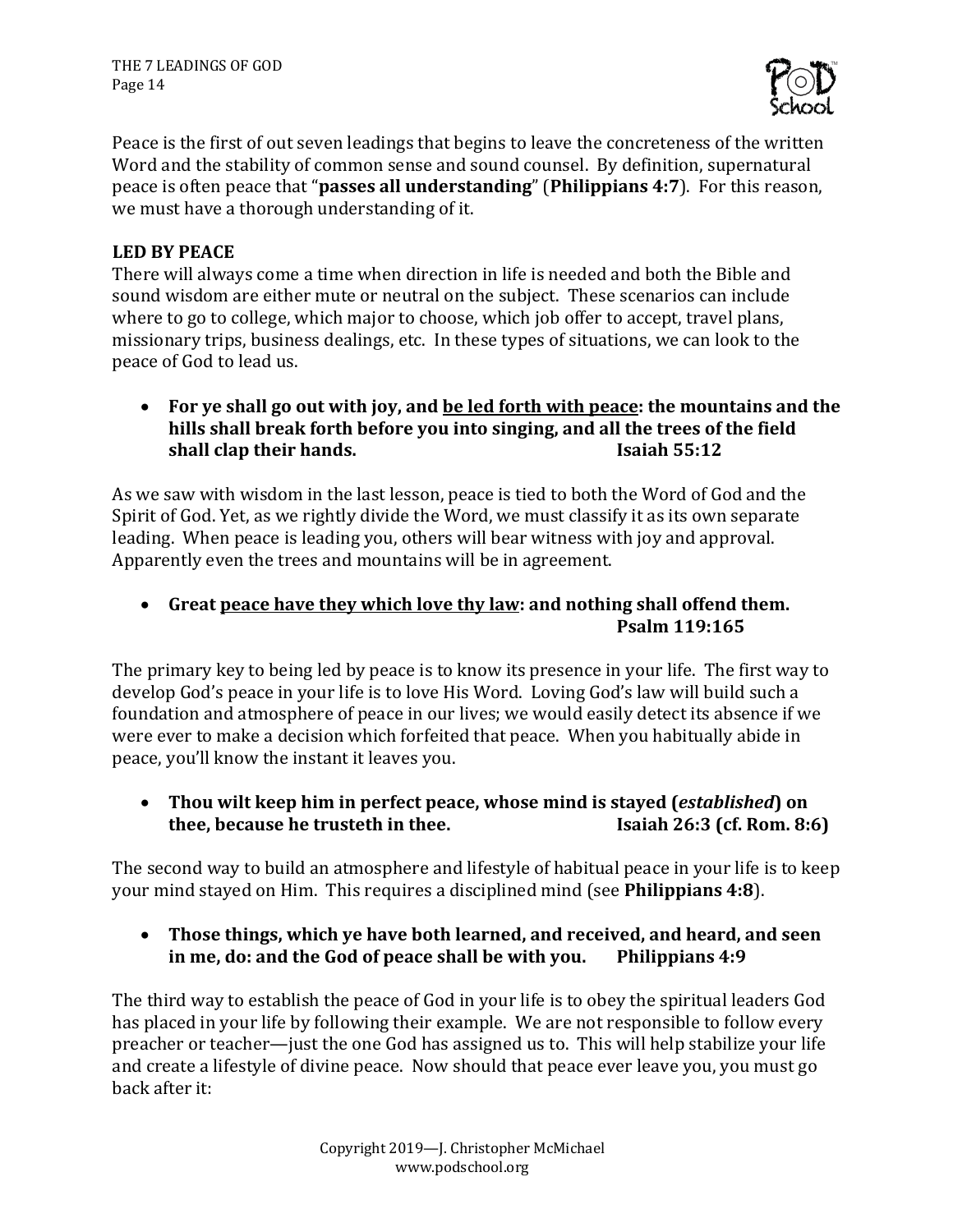

## • Depart from evil, and do good; seek peace, and pursue it.

#### **Psa. 34:14 (cf. 1 Pet. 3:11)**

Should you ever find yourself at a place where your life totally lacks peace, you must go back to that last place where you had it. You must seek that peace and pursue it, paying whatever price necessary.

• There is no soundness in my flesh because of thine anger; neither is there any **rest (***peace***) in my bones because of my sin. Psalm 38:3** 

Personal sin makes it very difficult to be led by the peace of God. Sin is like static to a radio signal. Clear up the sin, and your sensitivity to the peace of God will clear up as well.

#### WHY BEING LED BY PEACE WORKS

It may help to understand why being led by the peace of God is trustworthy, especially when the Bible is perhaps silent, or wisdom is muted in our decision making.

• I will hear what God the LORD will speak; <u>for he will speak peace</u> unto his **people, and to his saints: but let them not turn again to folly. Psalm 85:8**

The communications of God to His people and to His saints will always bring peace. Even if it's a rebuke, the end result is the peaceable fruit of righteousness. If God is truly leading you, peace will be evident and present.

• And the work of righteousness shall be peace; and the effect of righteousness **quietness and assurance (***confidence***) for ever. Isaiah 32:17**

Accomplishing the will of God is the work of righteousness. Accomplishing any work of righteousness will automatically create or produce peace, quietness, and confidence. Rebellion and disobedience have the exact opposite effect in the spirit realm, producing tumult, tension, frustration, and confusion. This is why the presence of peace is always a good indicator that God's will is being accomplished.

• For I know what I have planned for you,' says the LORD. 'I have plans to **prosper** (*give peace to*) you, not to harm you. I have plans to give you a future **filled** with hope. *Jeremiah* 29:11 NET

Peace will always be found in the plan of God for your life because that's exactly what God called it: "plans of peace." Many foolishly choose to override peace in exchange for pleasure, notoriety, wealth, or convenience. Always side with peace.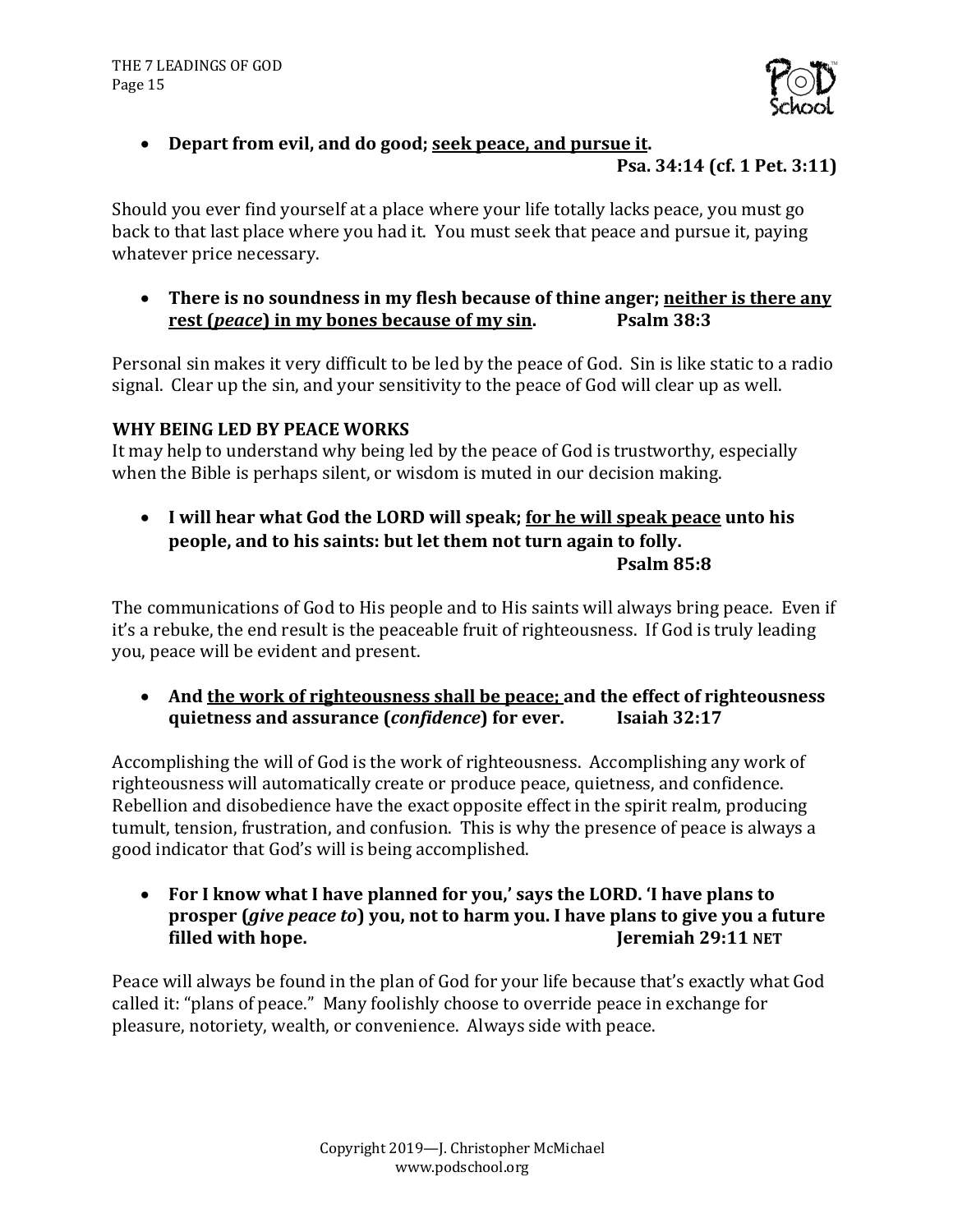

• I am the LORD, I have no peer, there is no God but me. I arm you for battle, even though you do not recognize me. <sup>6</sup>I do this so people will recognize from east to west that there is no God but me; I am the LORD, I have no peer. <sup>7</sup>I am the one who forms light and creates darkness; the one who brings about peace and creates calamity. I am the LORD, who accomplishes all these things. **Isaiah 45:5-7 NET**

This profound passage reveals to us how God views light and peace, darkness and calamity. It helps us understand why we must always seek peace and pursue it. God said He forms light, and what's created in its presence is darkness. Likewise, when He creates peace, everything else is left calamitous. Any decision made without peace will bring about calamity. And any life that refuses to repent and enter back into that realm of peace will only continue into greater calamity and chaos.

## **HOW TO BE LED BY PEACE**

**Philippians 4:6-7** shows us a very easy formula for being led by the peace of God:

• Do not be anxious about anything, but in every situation, by prayer and **petition, with thanksgiving, present your requests to God. 7And the peace of** God, which transcends all understanding, will guard your hearts and your **minds in Christ Jesus. Compared Allen Structure 2.1 (1) Philippians 4:6-7 NIV** 

This really is a simple function. Pray and then wait for peace. No peace? Don't proceed. Peace? Proceed. If you don't lack peace, proceed with caution, committing in your heart you'll walk away if a lack of peace ever arises. Never, under any circumstance, push through a lack of peace.

There are so many scriptures concerning peace. Our lives should be consumed of it, and we should be sensitive to even the slightest glitch in its presence. May we all endeavor to be led by this magnificent peace that only the Prince of Peace can give us. Amen!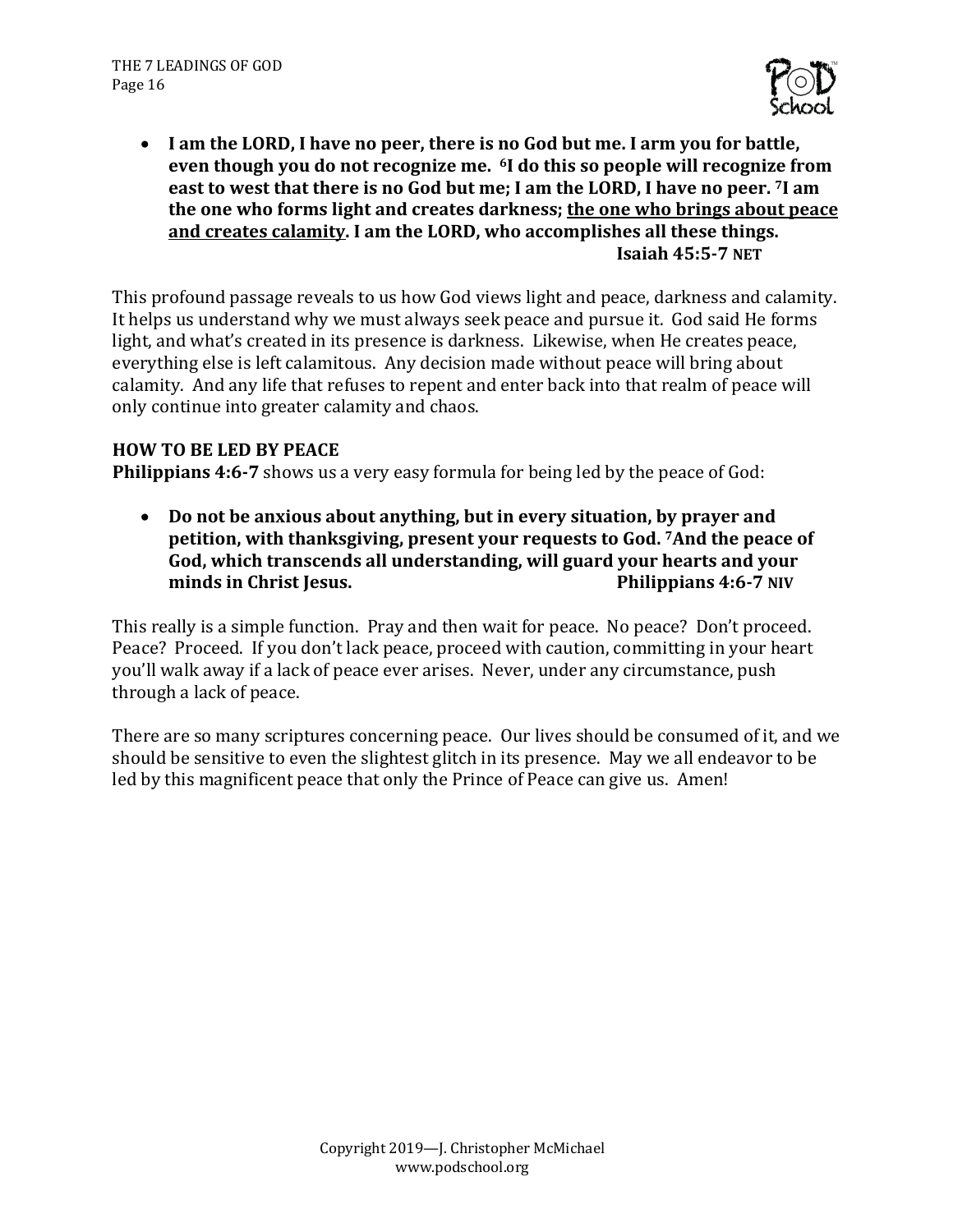

# **THE 7 LEADINGS OF GOD** Lesson 5 **How To Be Led By The Holy Spirit**

We have arrived at number four on our list of *The 7 Leadings of God.* This one is the most famous of all (especially to the Pentecostal)—the leading of the Holy Spirit. In order to demonstrate the importance and frequency of divine leadings, it may help to view them as a pyramid with seven levels. The foundation is the Bible—the Word of God. The next level, smaller in size but higher up, is wisdom, followed next by peace, an even smaller but higher level.

The fourth leading relates to the Holy Spirit Himself. It is perhaps only fitting that He is the middle of our pyramid analogy. The smaller size represents a leading less frequent than the leadings we previously covered, which were peace, wisdom, and Scripture. Realistically, the typical, well-fed Christian will hear from their pastor more frequently than they will hear from the Holy Spirit. Still, I place the Holy Spirit at a higher frequency ranking because the minister is not always available, while the Holy Spirit is. And though not every Christian actually has a pastor, every genuinely born-again believer does have the Holy Spirit and is therefore subject to His leadings.



The pyramid is completed with the last three layers: the leading of the ministers, the leading of the Word of the Lord, and the leading of the Supreme Voice of the Father.

# **THE STILL SMALL VOICE**

• And he [the Lord, by the Word of the Lord] said, Go forth, and stand upon the mount before the LORD. And, behold, the LORD passed by, and a great and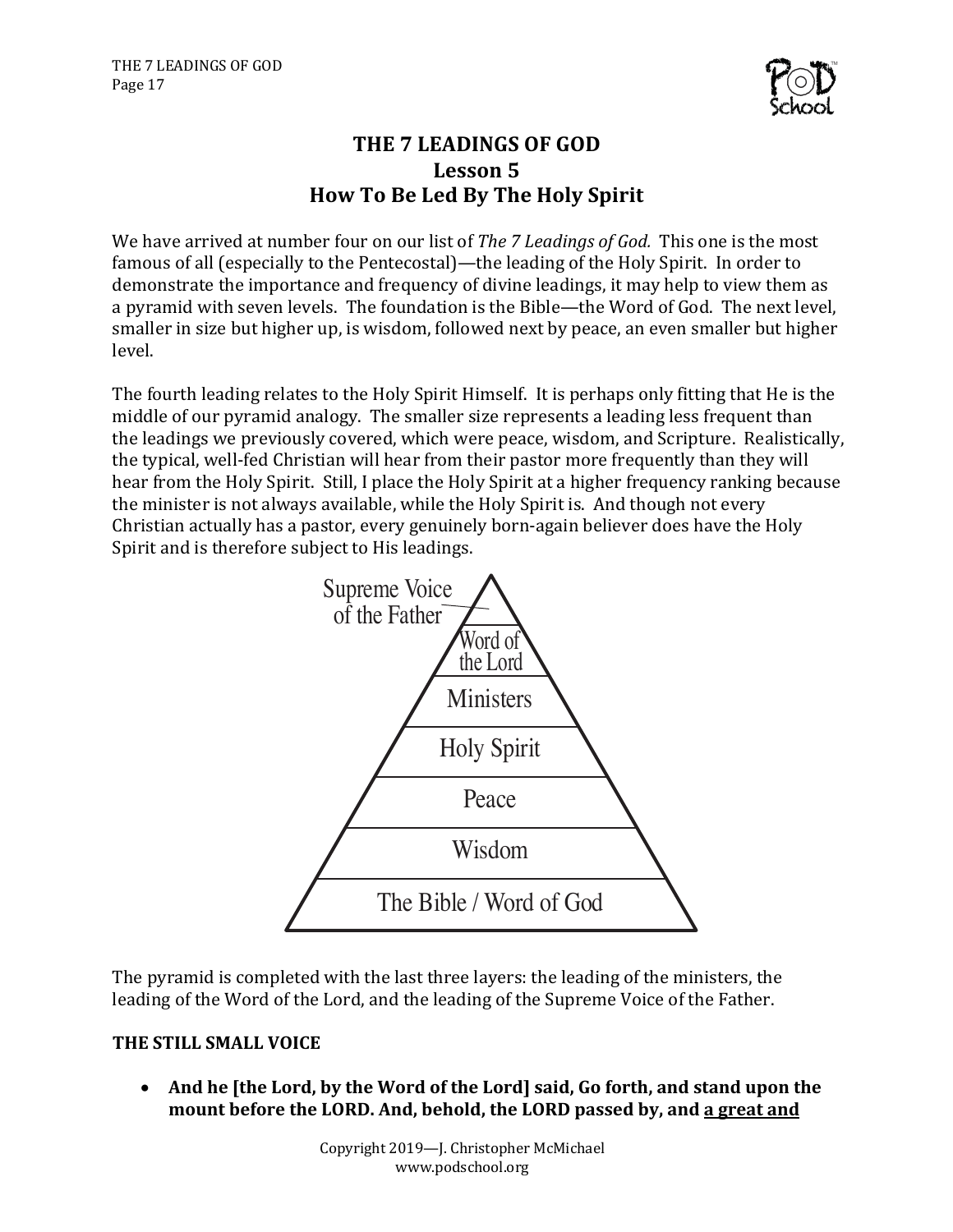

**<u>strong wind</u> rent the mountains, and brake in pieces the rocks before the LORD;** but the LORD was not in the wind: and after the wind an earthquake; **but the LORD was not in the earthquake:** <sup>12</sup>And after the earthquake a fire; but the LORD was not in the fire: and after the fire a still small voice. <sup>13</sup>And it was so, when Elijah heard it, that he wrapped his face in his mantle, and went out, and stood in the entering in of the cave. And, behold, there came a voice unto **him, and said, What doest thou here, Elijah?** 1 Kings 19:11-13

The voice of the Holy Spirit will more often be a "**still small voice**." Discouraged and afraid, Elijah had returned to Mt. Sinai in hopes of having a spectacular encounter with God like Moses did before him. Alas, it did not go as planned. The Lord passed by Elijah on the mountain and the following preceded Him:

- First there was a great and strong wind. But God was not in the wind, though God's presence had produced a wind in the days of Moses on the mountain (**Hebrews**) **12:18**).
- Secondly, there was an earthquake. But God was not in the earthquake, though the presence of God produced an earthquake in the days of Moses on the mountain (**Exodus 19:18**).
- Thirdly, there was a fire. But God was not in the fire, though the presence of God produced a fire like a furnace in the days of Moses on the mountain (**Exodus 19:18; Hebrews 12:18**).
- Finally, there came a still small voice that asked Elijah a question, the same question the more powerful "Word of the Lord" had asked him four verses prior: What are you doing here? God was not in the loud and spectacularly supernatural events. On this day, He was the still small voice.

These three supernatural events on Mt. Sinai were clearly not God, but they did manifest after He passed by. I call them the ghosts of revivals past. I believe these three events (wind, earthquake, and fire) were the work of familiar spirits. The move of God was no longer at that mountain because God had moved His people into their promised land— Israel. Elijah was chasing an old move of God and ended up encountering supernatural lying signs and wonders. This is why we don't live for the spectacular, and we must be careful chasing the supernatural. God led Elijah by his still small voice asking, "Why are you here?" and commanding him to return to Israel and finish his work.

The leading of the Holy Spirit is a smaller, quieter, less spectacular event than it has perhaps been made out to be in years past. But what does that look like?

# **A PROMISE FOR MORE TRUTH**

Jesus indicated to His disciples that He had much more to say to them (and to us), but they were not mature enough in that season to receive it. This meant that in the Lord's absence, someone else would have to continue to reveal, share, and guide them as they grew and matured individually. The Holy Spirit *is* that someone.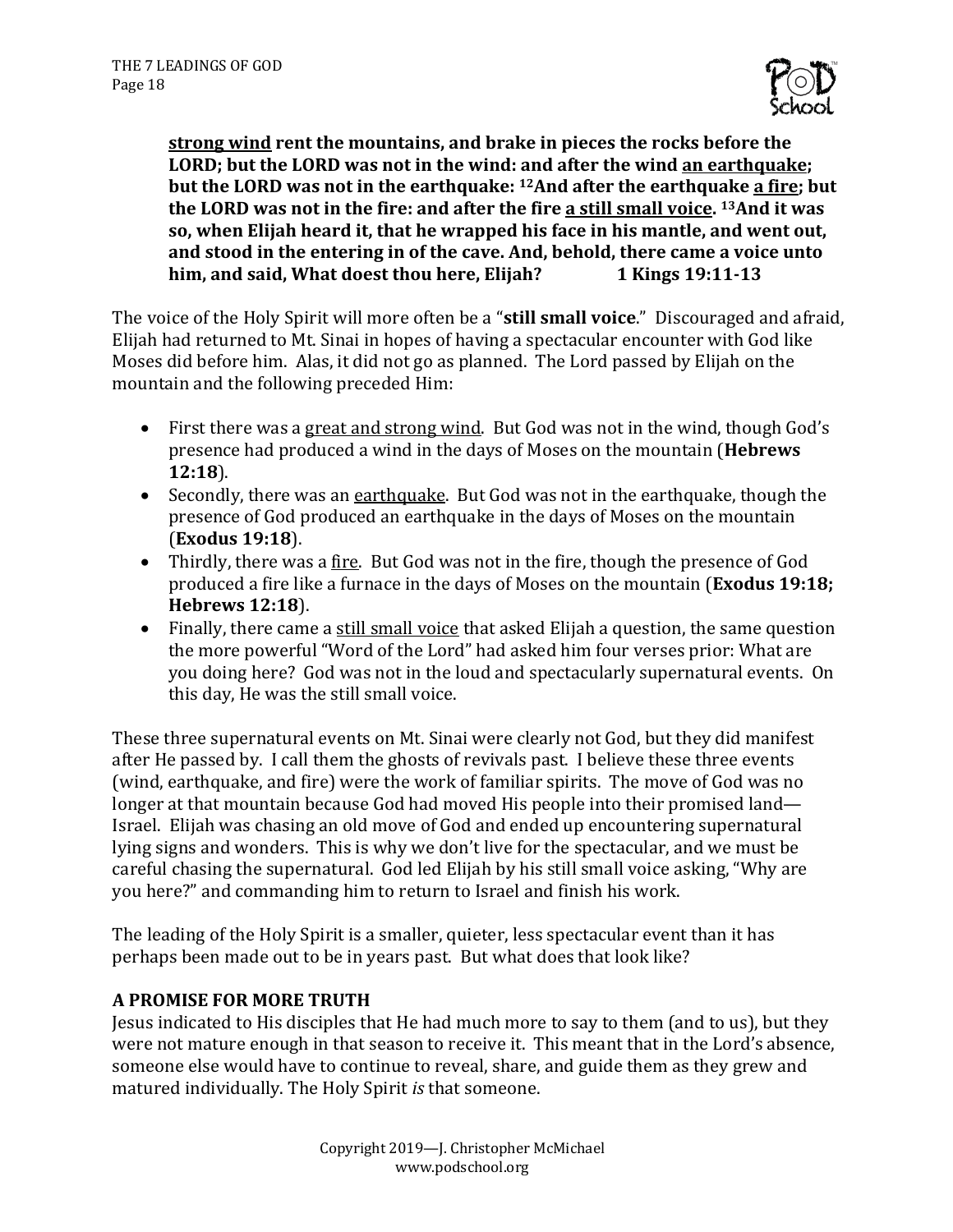

• I have yet many things to say unto you, but ye cannot bear them now. <sup>13</sup> Howbeit when he, the Spirit of truth, is come, ... **John 16:12-13a** 

**Jesus promised to continue to be with His disciples through "another Comforter" (John 14:16**). We must understand how the Lord Jesus continues His earthly ministry toward us through the Holy Spirit. This is why every born-again believer can expect to hear from the Holy Spirit. Jesus still has more He wants to say to us. The Gospel of John records what are classically called *The Five Paracletical Teachings of Christ.* These are the five things Jesus Christ taught about the ministry of the Holy Spirit. Our lesson will borrow from those five teachings of Christ. (From these five teachings, we will extract six truths.)

# **1.** The Divine Helper—aka Comforter (*paraklete*)

First and foremost, Jesus called the Holy Spirit our helper. He (the Holy Spirit) can be expected to do the job Jesus was doing while He (Jesus) was still in the earth. Jesus could only be in one place at one time. The Holy Spirit can be with all believers at once.

• I will ask the Father, and He will give you another <u>Helper</u>, that He may be with **you forever; <sup>17</sup>that is the Spirit of truth, whom the world cannot receive, because it does not see Him or know Him, but you know Him because He abides with you and will be in you.** John 14:16-17 NASB

According to the Greek a *paraklete* is a helper, an aid, an intercessor, a succorer. By implication, this also means we can expect the Holy Spirit to encourage, console, strengthen, exhort, and instruct us. These are all valuable leadings.

## **2. A Divine Remembrancer**

One of the ways the Holy Spirit leads us is by reminding us of everything Jesus has ever spoken to us. This reiterates the fact that the "leadings of God" are rooted in the Word of God. 

• But the Comforter, which is the Holy Ghost, whom the Father will send in my name, he shall teach you all things, and bring all things to your remembrance, **whatsoever I have said unto you.** John 14:26

The Holy Spirit reminds us of what the Bible says. That means that this leading of God might often be dismissed as a "mere convenient memory." Don't diminish such a leading. It may not be as spectacular as a vision or divine appearance but remembering the exact scripture the Lord wants you to know at the right moment is just as divine as operating in the Gifts of the Spirit. However, it must be pointed out that this leading is dependent on you actually knowing the Scriptures. What happens if you don't know the Bible or have never studied it? What will the Holy Spirit be able to bring to your remembrance?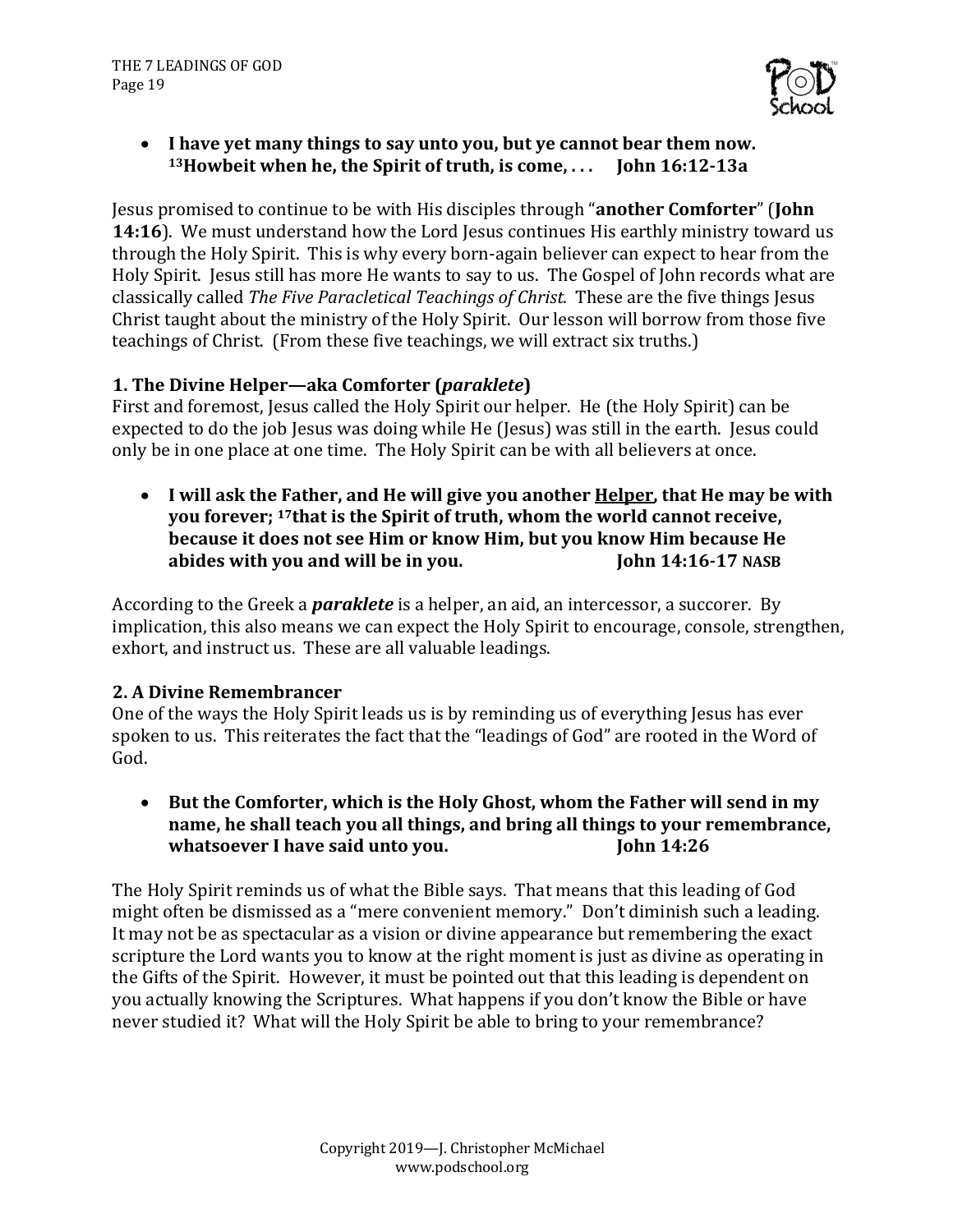

# **3. A Guide Into All Truth**

Before the Holy Spirit was ever poured out at Pentecost, Jesus prophesied that the Holy Spirit would guide us into all truth.

• Howbeit when he, the Spirit of truth, is come, <u>he will guide</u> (*one who knows the way; authorized to lead*) you into all truth: for he shall not speak of himself... **John 16:13a**

Jesus said, "Thy word is truth," so part of the Holy Spirit's leadings is through our own personal Bible study. This portion of the Holy Spirit's leadings, once again, deals with the Bible. However, there will also be times when the forces of deception seek to mislead us. As the Spirit of Truth, the Holy Spirit will alert or warn us when someone or something is trying to deceive us, and He will steer us away from deception.

# **4. A Foreteller**

Here, this divine leading leaves the Word of God and operates in the realm of prophecy and the Word of Wisdom.

• ... but whatsoever he shall hear, that shall be speak: and <u>he will shew</u> you **things to come. John 16:13b** 

**Things to come**" does not refer to Bible study or doctrine. It is understood that these kinds of leadings/revelations/warnings are individualistic and only come as He wills. I would classify this supernatural foresight as a Gift of the Spirit, specifically the Word of Wisdom. It might include warnings, like: "Don't get on that plane," "Resign in September and *it* will begin in Africa," "Pray for them or she'll end up pregnant," or "The Scudders will move *to Uganda and serve the Catinellas.*" Notice that these personal examples would not be found in the Bible, but they still reveal the will of God.

# **5. Prosecutor/Convictor**

• And He [the Holy Spirit] when He comes, will convict the world concerning sin and righteousness and judgment; **Inclusively** John 16:7 NASB

"**Convict**" comes from the Greek *elegcho*, meaning to convict, refute, to expose, with the *implication of shame, to correct, to call to account, to severely chide.* "The world" in this passage comes from *kosmos*, meaning the entire human family. This would include you and me. We are part of the human family. Furthermore, Jesus upbraided and rebuked His disciples when He was with them. Part of the Holy Spirit's leadership in our lives involves the conviction of sin. He lets us know when we are guilty. This can happen through prayer, while we are hearing the gospel preached, or through the reading of the Bible.

## **6. A Proclaimer/Revealer**

It may be foreign for us to consider a proclamation to be a "leading of the Holy Spirit," but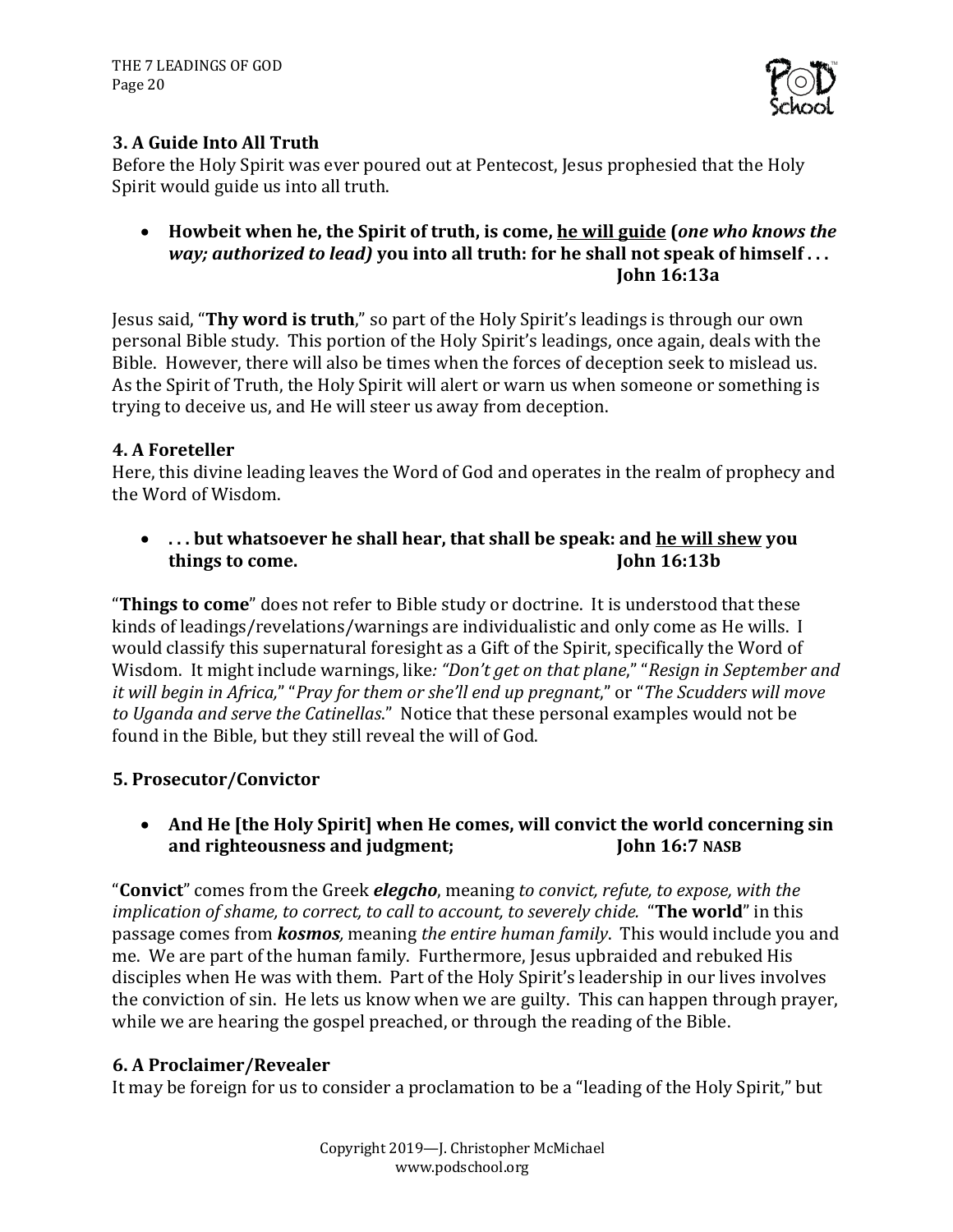

in keeping with the vein and context of John 16, this is exactly the case.

• He shall glorify me: for he shall receive of mine, and shall shew (*proclaim*, declare, report, announce) it unto you. **John 16:14** 

This leading may more accurately be classified as a revelation. If Jesus gave it to the Holy Spirit to give to us, we neither had nor knew it before it was given; it was hidden from us. The proclamation or announcement of this truth from Jesus would be classified as a "revelation." It glorifies Jesus when we receive what He has for us from the Holy Spirit. As you're led in and through the Word, you can always expect the Holy Spirit to reveal truth to you from those scriptures. These revelations from the Holy Spirit would include anything that belongs to Jesus, such as understanding, knowledge, plans, purposes, anointings, doctrines, psalms, hymns, promotions, etc.

## **THE INWARD WITNESS**

What's the heart behind all of this? Why does God want to lead us by His Holy Spirit?

• For as many as are led (*to lead by accompanying*) by the Spirit of God, they are the sons of God. <sup>15</sup>For ye have not received the spirit of bondage again to fear; but ye have received the Spirit of adoption, whereby we cry, Abba, Father. <sup>16</sup>The Spirit itself beareth witness (*testifies*) with our spirit, that we are the children of God. <sup>17</sup>And if children, then heirs; heirs of God, and joint-heirs with Christ; if so be that we suffer with him, that we may be also glorified **together. Romans 8:14-17** 

All the language in this passage points to our Father/child relationship with God (e.g., sons, adoption, Abba Father, children, heirs, etc.). If we have been truly born-again, then we are born-again of the Spirit of God, which is also called the Spirit of Adoption. The reason we can expect God to lead us is because we are His precious children—children He so greatly desired that He was willing to purchase us by the blood of Jesus. As His own children, He will do His part to lead, guide, reveal, and foretell so that we are properly cared for.

# **OTHER LEADINGS**

Having just covered the primary ways the Holy Spirit will lead us, we must understand there are other more spectacular but rare ways we might encounter a few times in our lifetime. These include:

- **1. Trances/Visions** (Acts 10:9-34): Peter's trance while in Joppa is also called a vision ("in a trance I saw a vision"). In this vision the Lord *revealed* to Peter that the salvation of God was available to the Gentiles. Apparently, Peter had been struggling with this truth due to his own prejudices. This vision was a spectacular version of the Holy Spirit's ministry of proclaiming and revealing.
- **2. Dreams/Night Visions** (Acts 16:9): Paul's Macedonian night vision (aka dream) was the Lord directing Paul and his company into Macedonia. The Holy Spirit had forbidden Paul from going into Asia and Bithynia, and divine direction finally came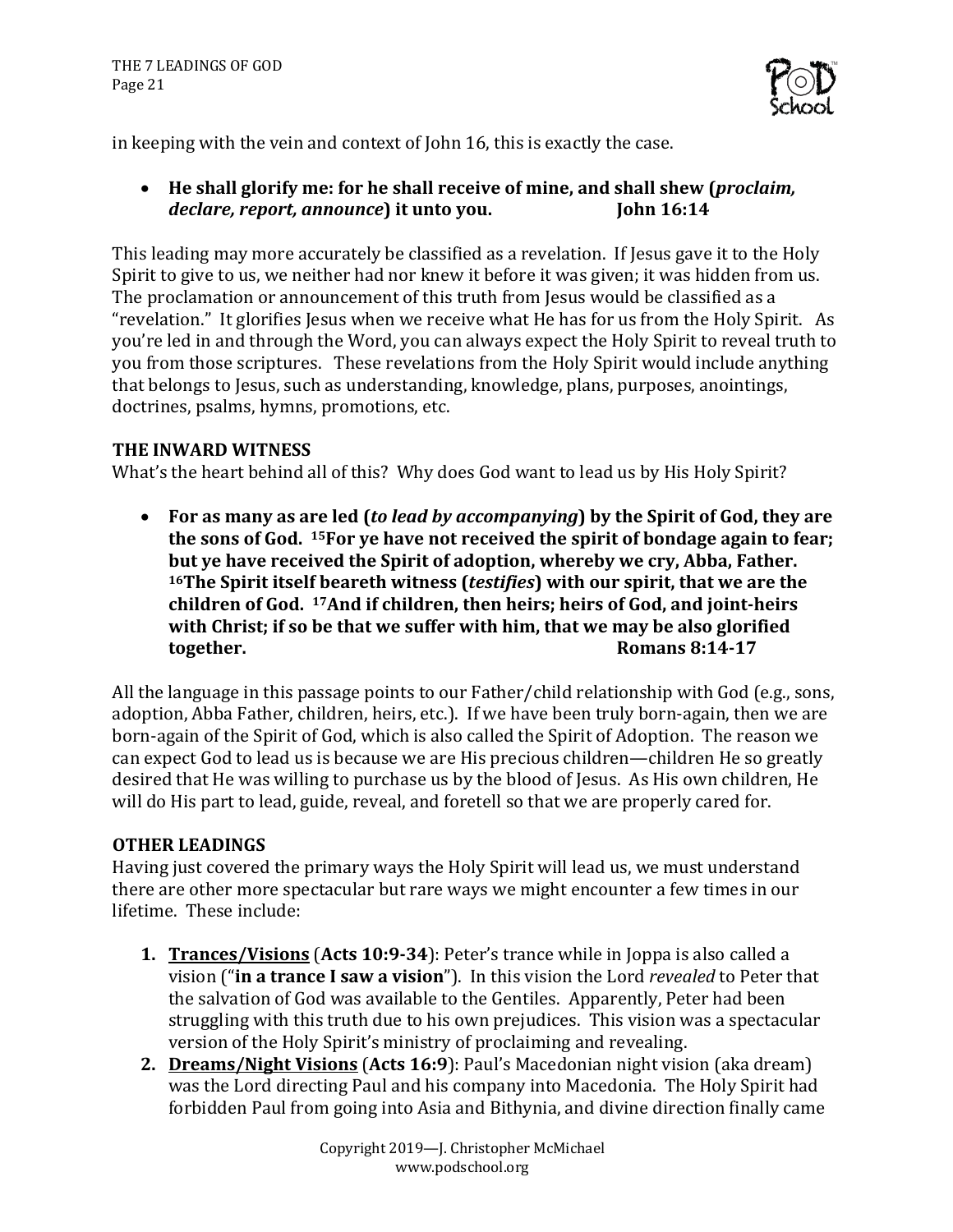

via the Macedonian vision. This is another example of the Holy Spirit proclaiming or revealing the will of Jesus. For more on dreams see **Job 33:14-18**.

As a testimony to their rarity, only two visions (Acts 10:19, 18:9), one trance (Acts 22:17), and one dream (Acts 16:9) are recorded in the entire book of Acts. Each of these was critical to helping the Apostles advance the Gospel.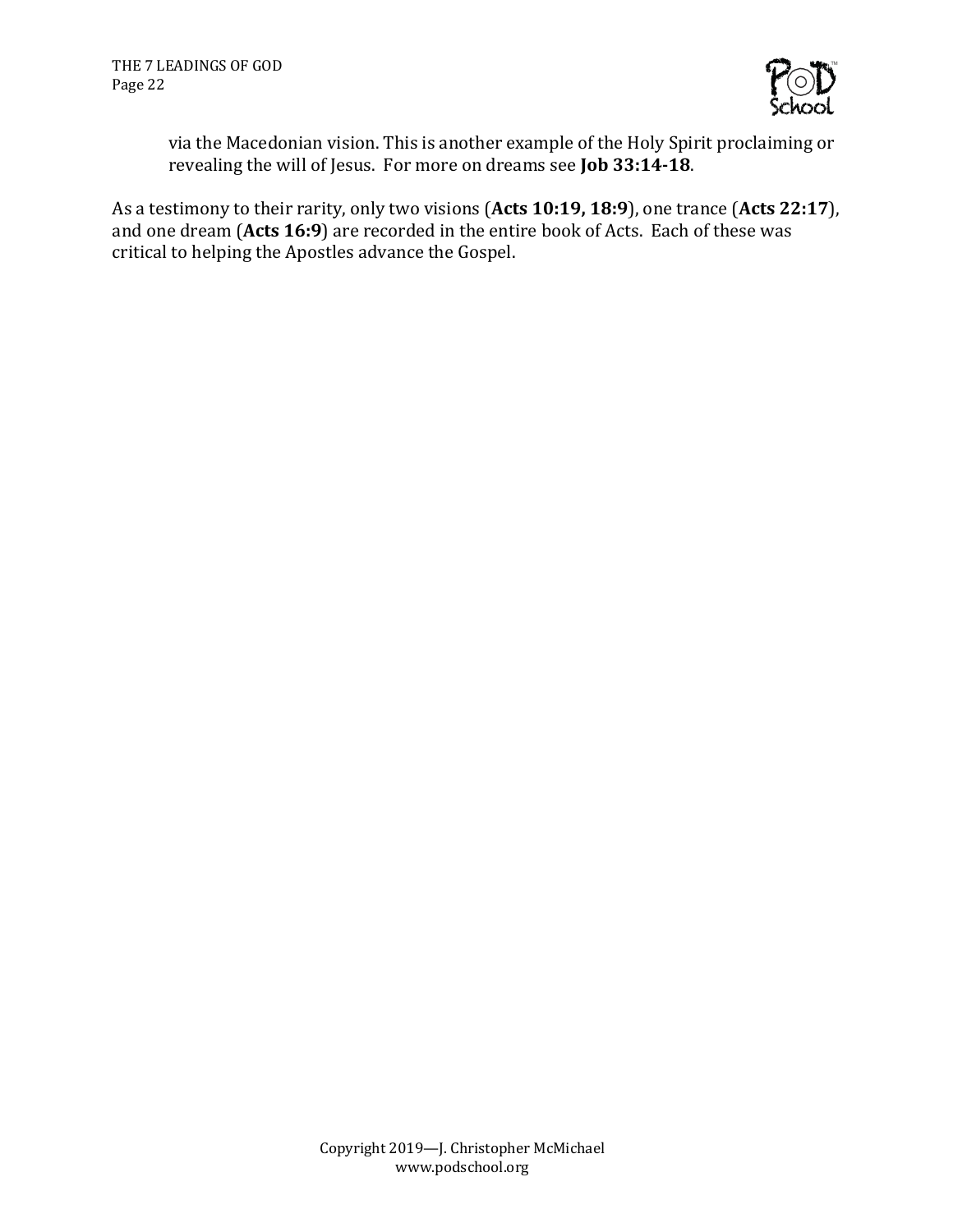

# **THE 7 LEADINGS OF GOD** Lesson 6 **How To Be Led by Ministers**

As we have previously stated, most submitted, church-attending Christians will hear more from their pastor than they will ever hear directly from the Holy Spirit. This is because most pastors preach two to four times a week, amounting to several hours of Bible-based exhortation, teaching, correction, and preaching. But because a minister is a finite person, incapable of "**being with you always**," our list exalts the leadings of the Holy Spirit above the leadership of a fivefold minister. However, God has set "leaders" over the Body of Christ for a reason—to LEAD! Leaders lead, and by definition everyone else "follows." Therefore, one of the ways God leads us is by His appointed leaders.

## **THE FEAR OF** *FOLLOW***-SHIP**

This topic becomes touchy because of a common paranoia and fear of cult-leaders and controlling personalities. These fears can easily be assuaged by, of all things, obeying the Bible. Paul said, "**Be ve followers of me, even as I also am of Christ**" (1 Corinthians **11:1**). Following ungodly leadership is easy to avoid. If they aren't Christ-like or Godhonoring, you probably shouldn't follow their lead. Also, don't forget many Christians have no problem blindly following their boss's lead (probably because they know it has the promise of a paycheck).

# **GOD'S LEADERS**

God has chosen to lead His people through men and women whom He equips through His anointing and wisdom.

• Therefore, now go, lead the people unto the place of which I have spoken unto **thee ... Exodus** 32:34a

God's leaders know where God wants His sheep. The sheep must trust their shepherd and follow him into the plan of God for the flock.

• And Moses spake unto the LORD, saying, <sup>16</sup>Let the LORD, the God of the spirits of all flesh, set a man over the congregation, <sup>17</sup>Which may go out before them, and which may go in before them, and which may lead them out, and may **bring them in; that the congregation of the LORD be not as sheep which have no** shepherd. **Numbers** 27:15-17

God's leaders are set over the congregation to lead them. This means going out before them (and the congregation follows) and coming in before them (and the congregation follows). Without the leader leading, the congregation would be sheep without a shepherd, scattered and vulnerable.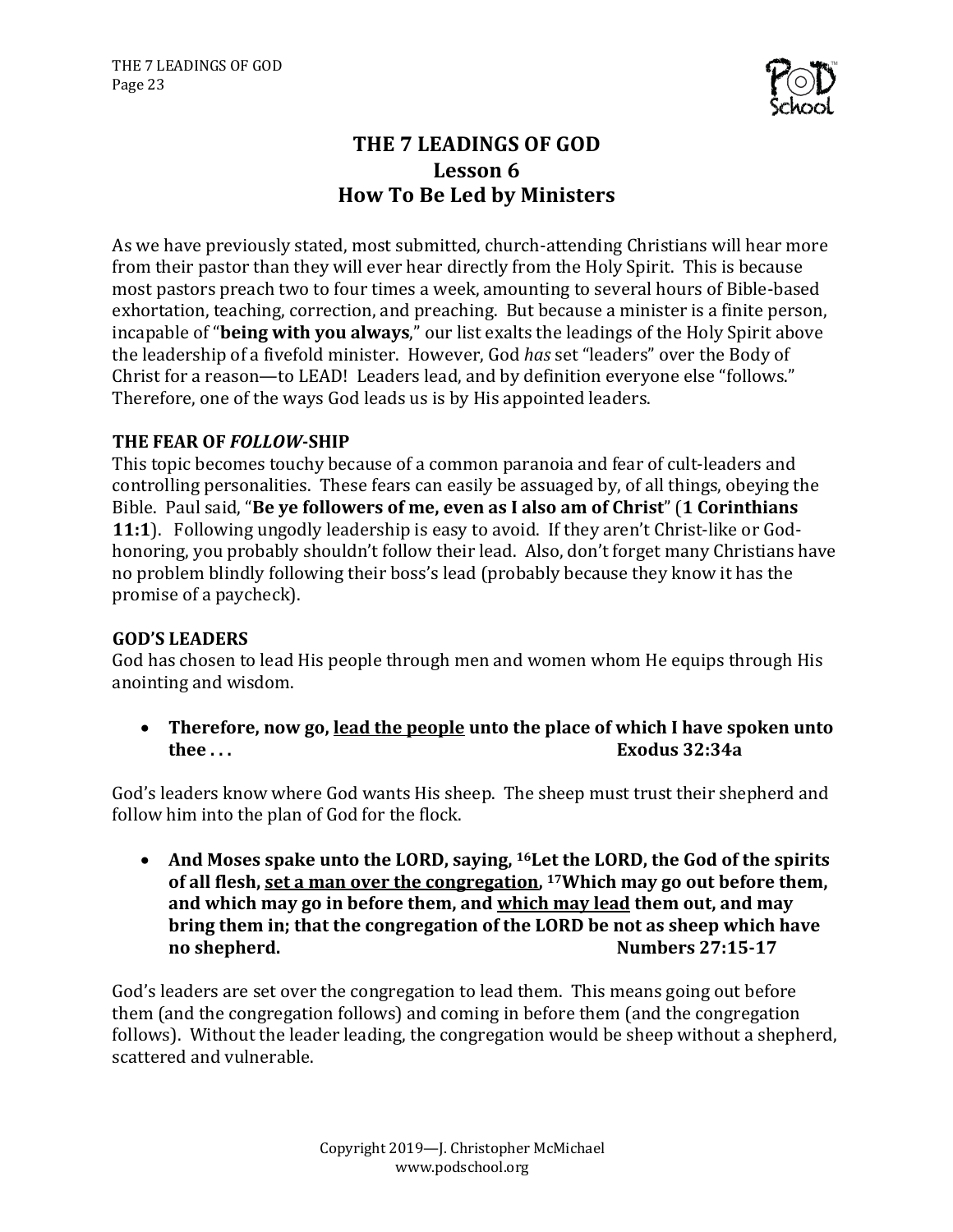

# • ... Believe in the LORD vour God, so shall ve be established; believe his **prophets, so shall ve prosper. 2** Chronicles 20:20b

It's not enough to believe God; we must also believe His leaders. Believing God establishes us, but believing His leaders prospers us. It is clear from the total message of the Bible that God expects His people to obey and listen to His messengers when they speak for Him especially when they are speaking from the Bible. God advances His people through Godordained leadership.

• He chose David his servant and took him from the sheep pens; <sup>71</sup>from tending the sheep he brought him to be the shepherd of his people Jacob, of Israel his **inheritance.** <sup>72</sup>And David shepherded them with integrity of heart; with skillful **hands he led them.** *Psalm 78:70-72 NIV* 

David learned how to lead God's people by first caring for his father's sheep. The Bible describes David as Israel's shepherd and skillful leader, and Israel was blessed under David's leadership.

# **MINISTERS AS A LEADING EXAMPLE**

Leaders also lead by example. Their lifestyle becomes an epistle that is visually read and imitated. Several verses speak to this spiritual principle, each using the Greek word **typos**:

- *A figure formed by a blow or impression (hence typewriter)*
- In the technical sense, the pattern of conformity to which a thing must be made *(a blueprint)*
- An example to be imitated
- Brethren, be followers together of me, and mark them which walk so as ve **have us for an ensample. Philippians 3:17**
- Not because we have not power, but to make ourselves an ensample unto you **to <u>follow</u> us. 2 Thessalonians 3:9**
- Let no man despise thy youth; but be thou an **example** of the believers, in word, in conversation, in charity, in spirit, in faith, in purity.

**1 Timothy 4:12**

• Shepherding God's flock among you, not overseeing out of compulsion but willingly, as God would have you; not out of greed for money but eagerly; <sup>3</sup>not lording it over those entrusted to you, but being examples to the flock. **1 Peter 5:2-3 CSB**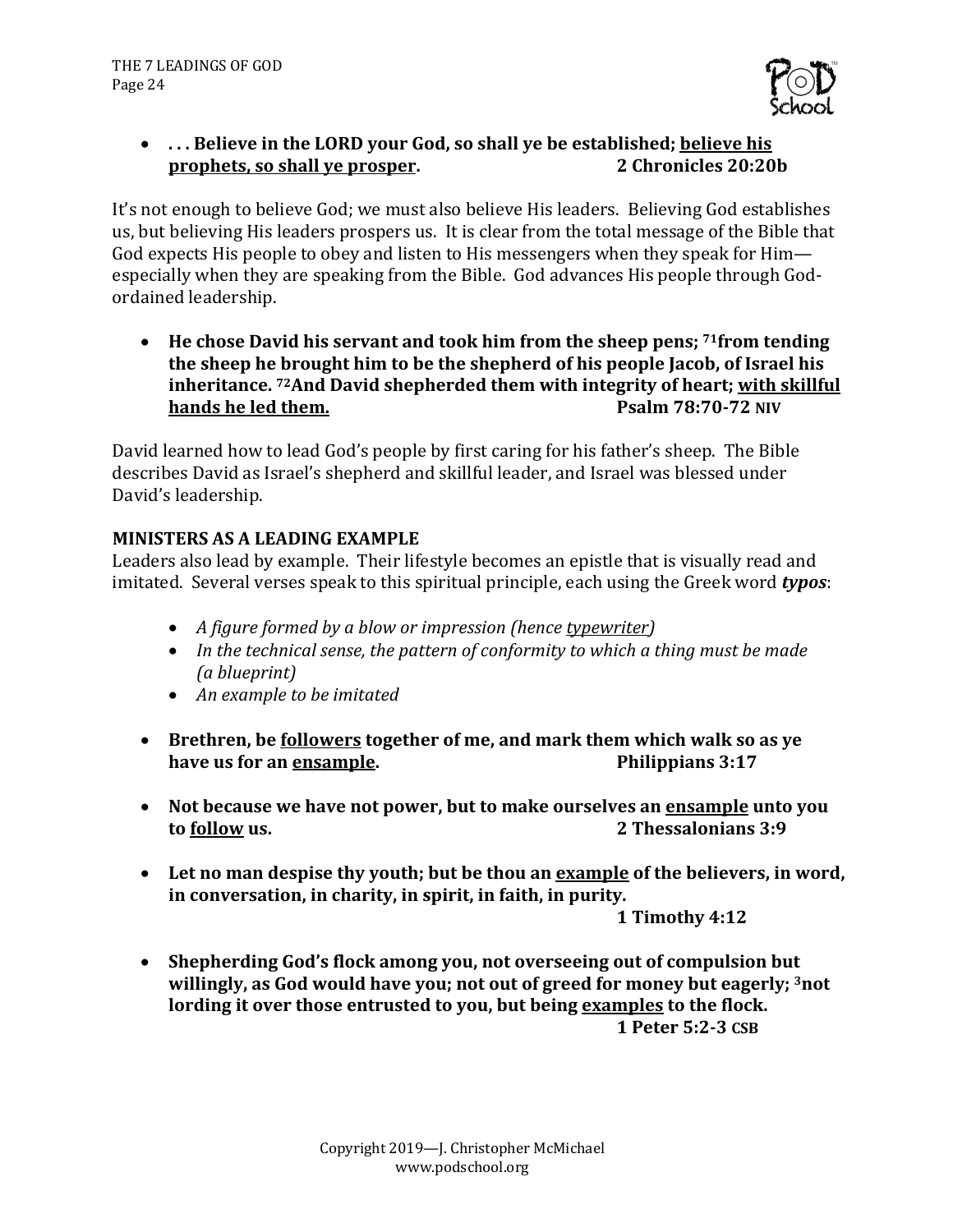

## **THE COMMAND TO FOLLOW THEIR EXAMPLE**

There will always be Christians who scoff at the notion of following, trusting, or even obeying a godly leader. The Bible is clear: we don't follow wicked leadership, nor are we to follow after even carnal leadership. We follow God's leaders as they follow the Lord.

- Wherefore I beseech you, be ye followers of me. 1 Corinthians 4:16
- Be ye followers of me, even as I also am of Christ. 1 Corinthians 11:1

Please remember you are always following someone or something. No one is entirely independent of influence or leadership.

## **MINISTERS AS A SOURCE OF CORRECTION AND DOCTRINE**

If you recall, the primary way we are to be led by God is through the truths of His Word. What is the No. 1 thing ministers do? They minister the Word of God. Ministers are anointed to teach and preach the Bible. That is their greatest gifting! You must sit at their feet and hear their sermons in order to receive the needed direction. The fivefold ministers equip saints with the Word of God so that they may be established and matured.

- Be henceforth nor more children, tossed to and fro, and carried about with every wind of doctrine, by the sleight of men, and cunning craftiness, whereby **they lie in wait to deceive; Ephesians 4:14**
- I charge thee therefore before God, and the Lord Jesus Christ, who shall judge the quick and the dead at his appearing and his kingdom; <sup>2</sup>Preach the word; be instant in season, out of season; reprove, rebuke, exhort with all longsuffering **and doctrine. 2 Timothy 4:1-2**

## **MINISTERS AS A SOURCE OF WISDOM AND COUNSEL**

Because of the office, gifting, and life experience of God-ordained ministers, they are a superior source of wisdom and counsel. The bigger your decision, the more input you would require. A minister's wisdom can see through our haze, smoke, fire, and forest. They can see what we can't because their emotions are not entangled in our decisionmaking.

- Where no counsel is, the people fall: but in the multitude of counselors there is **safety. Proverbs 11:14**
- The way of the fool is right in his own eyes: but he that hearkeneth unto **counsel is wise.** *Proverbs* 12:15
- Without counsel purposes are disappointed: but in the multitude of **counselors they are established.** Proverbs 15:22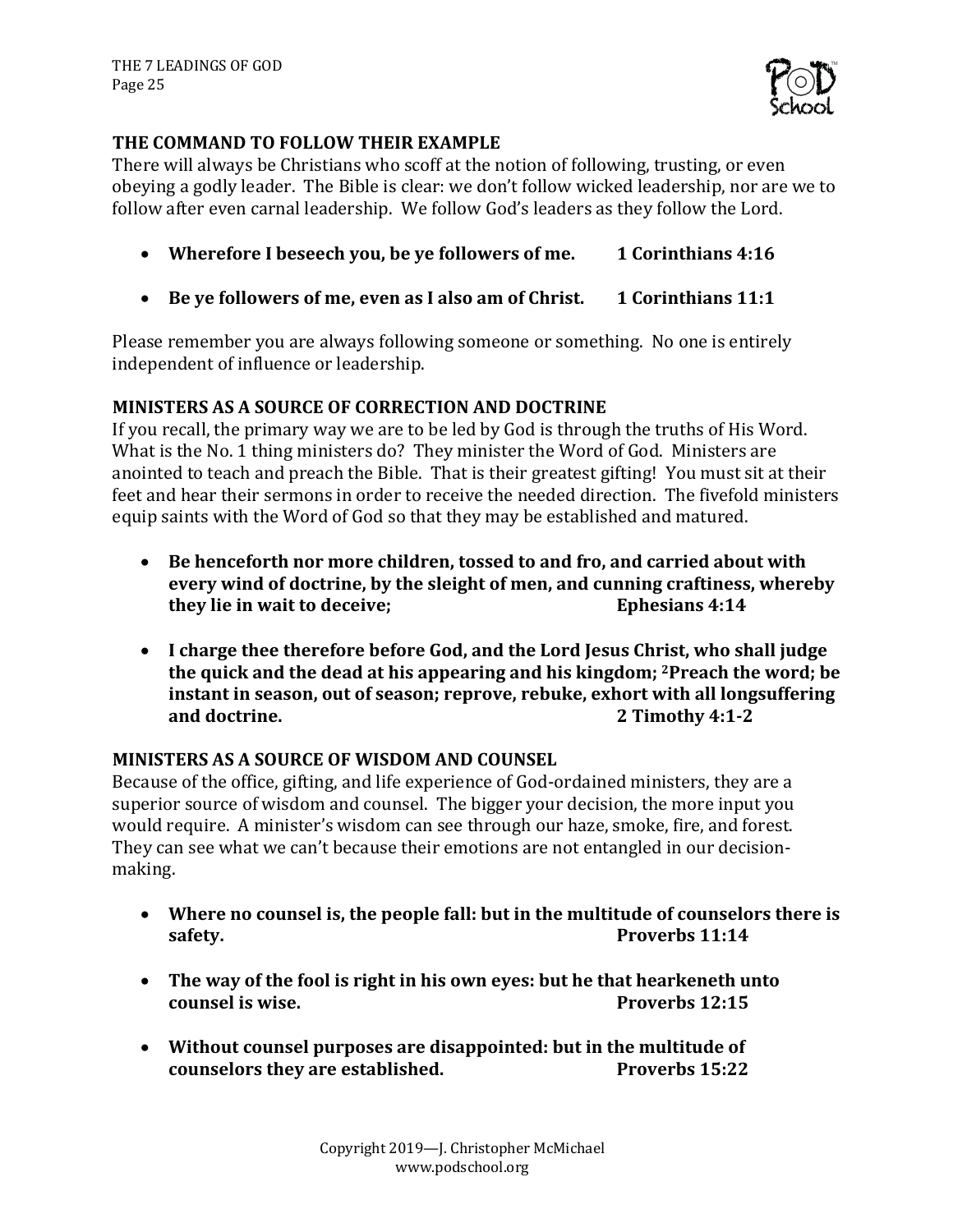

- Every purpose is established by counsel: and with good advice make war. **Proverbs 20:18**
- For by wise counsel thou shalt make thy war: and in multitude of counselors **there is safety. Proverbs 24:6**

Scriptures: **Proverbs 1:5, 13:10, 19:20**

#### **MINISTERS AS A SOURCE OF PEACE**

Following the example of the ordained leader in your life contains a promise of peace. We can't expect our lives to go well if we purposely rebel against their godly standard.

• Those things, which ye have both learned, and received, and heard, and seen **in me, do: and the God of peace shall be with you.** Philippians 4:9

#### **MINISTERS AS AN AVENUE OF THE SPIRIT**

Most fivefold ministers actively flow and operate in the Gifts of the Spirit and preach under divine inspiration. Therefore, being around them gives God ample opportunities to speak to you either through the Gifts or the preaching.

• He listened to Paul as he was speaking. Paul looked directly at him, saw that he had faith to be healed <sup>10</sup>and called out, "Stand up on your feet!" At that, the **man** jumped up and began to walk. Acts 14:9-10 NIV

Thank God the lame man at Lystra was in that meeting with Paul and listened to the sermon and the command to be healed.

• After we had been there a number of days, a prophet named Agabus came down from Judea. <sup>11</sup> Coming over to us, he took Paul's belt, tied his own hands and feet with it and said, "The Holy Spirit says, 'In this way the Jewish leaders in Jerusalem will bind the owner of this belt and will hand him over to the **Gentiles.'" Acts 21:10-11 NIV**

Even Paul was subject to a fellow preacher ministering a warning to him by the Spirit of God. Praise God for the leading of the fivefold minister!!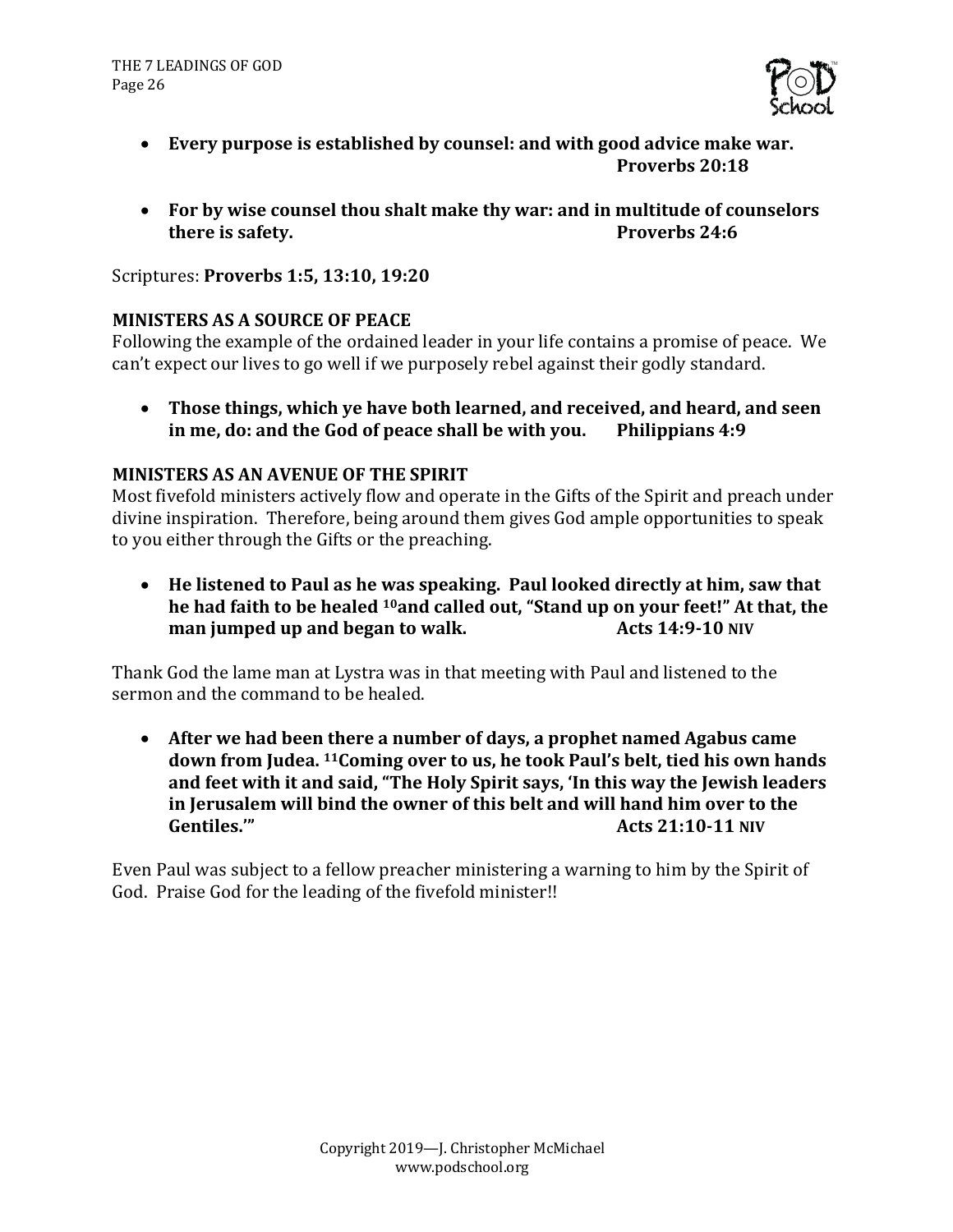

# **THE 7 LEADINGS OF GOD Lesson 7 The Word Of The Lord And The Supreme Voice Of The Father**

We have come to the final two leadings of God Almighty. These complete our pyramid diagram. Remember, according to the diagram, the higher we go up the pyramid, the less frequent the leading will be. Accordingly, the most common leading God has given us is His Word, the Bible, and the least common is what we are calling *The Supreme Voice of the Father* (speaking from heaven).



Ultimately, these are all the work of the same God, whether it be:

- His Word—which is the Son of God, but God-breathed;
- Wisdom—as revealed by the Spirit of wisdom;
- **Peace**—as given by the Prince of Peace, yet the third fruit of the Spirit;
- The Holy Spirit—the third person Himself;
- Ministers—given by Jesus but anointed by the Holy Spirit;
- The Word of the Lord or,
- The Supreme Voice of the Father.

These are seven distinct ways in which God has chosen to lead us because He loves us and desires to see us live victorious and finish our race.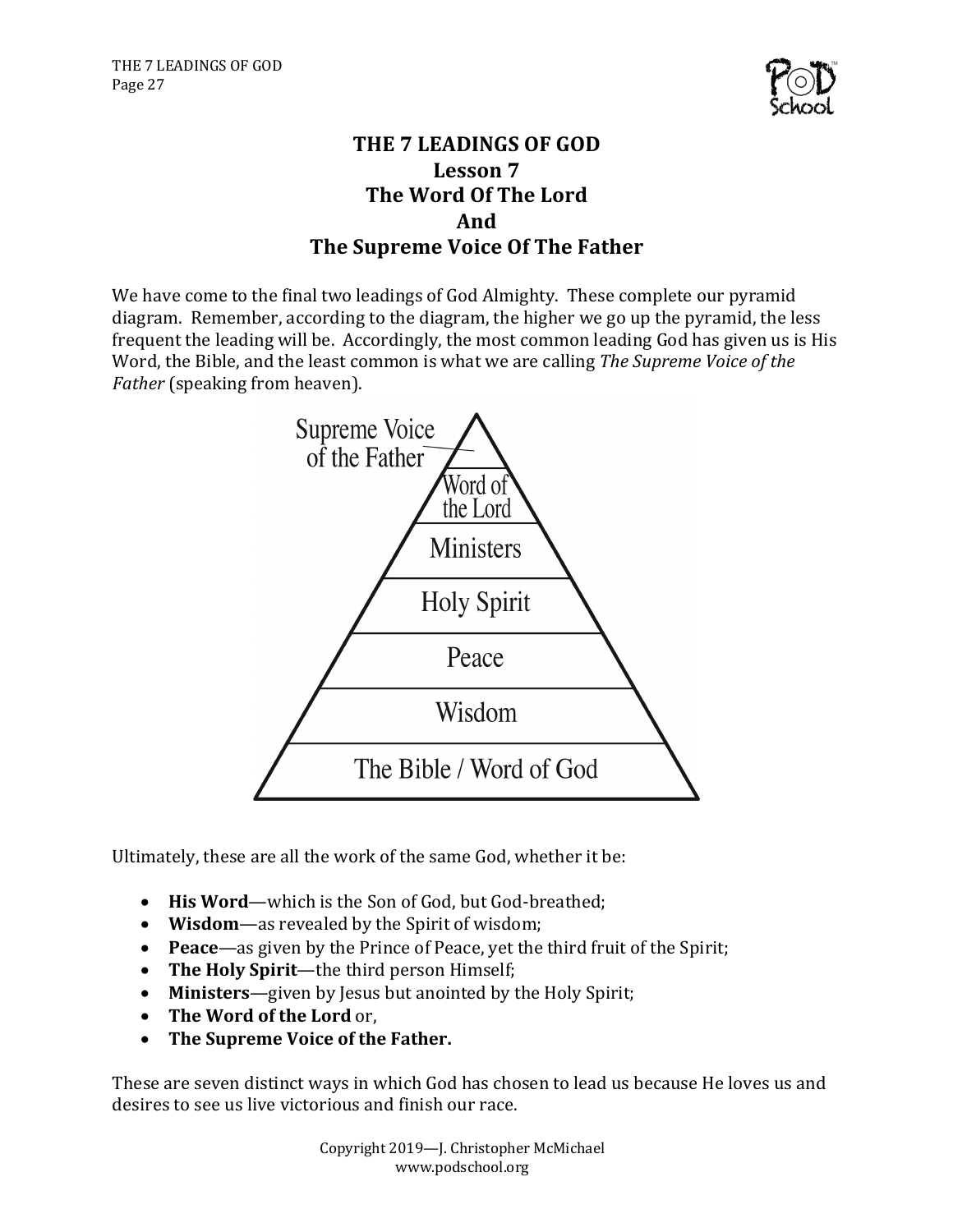

# **THE WORD OF THE LORD**

The "Word of the Lord" is spoken of over 225 times in the Old Testament. It is usually in reference to the Lord (Jehovah) speaking to His servants the prophets. It is a much more authoritative word or leading than the still small voice of the Holy Spirit. It should also be noted that the Word of the Lord would often be prominent in the ministry of God's leaders in order to help the flock of God.

- The Word of the Lord can come in a vision:
	- **Genesis 15:1—The** Word of the Lord came to Abraham in a vision.
	- o **1 Samuel 3:1**—The Word of the Lord is associated with visions.
	- $\circ$  **2 Samuel 7:17**—Nathan's word about the Temple was given in a vision.
	- o **1 Kings 22:19**—Micaiah calls his vision of heaven and a lying spirit "the Word of the Lord."
- The Word of the Lord must be learned/revealed:
	- o **1 Samuel 3:7**—Samuel had to learn to recognize who was speaking to him.
- The Word of the Lord is a way by which the Lord reveals Himself:
	- $\circ$  **1 Samuel 3:21**—The Lord revealed Himself unto Samuel in this manner.
- The Word of the Lord is often involved in judgment:
	- $\circ$  **2 Samuel 24:11-13**—David was judged by Gad for numbering the people.
	- o **1 Kings 16:7**—Jehu prophesied against Baasha by the Word of the Lord.
	- o **2 Kings 9:36**—Elisha's judgment against Ahab and Jezebel was by the Word of the Lord.
	- o **2 Kings 20:1-10**—Isaiah's judgment, restoration, and healing of King Hezekiah was via the Word of the Lord.
	- o **Jeremiah—The** book of Jeremiah is a collection of judgments delivered against Israel through the Word of the Lord.
	- o **Ezekiel**—The book of Ezekiel is a collection of judgments delivered against Israel through the Word of the Lord.
- The Word of the Lord is a way in which the Lord gives very accurate directions:
	- **2 Samuel 7:4-16**—Nathan gave very detailed direction to David about not building the Temple and about a son that would be born and complete that task.
	- $\circ$  **1 Kings 13:1-17**—Many detailed directions were given to an unnamed man of God in order to move against wicked King Jeroboam.
	- o **1 Kings 17:2-4**—Elijah was directed to go and hide by the brook Cherinth.
	- o **2 Chronicles 11:2-4**—The Word of the Lord through Shemaiah to Rehoboam prevented an unnecessary civil war.
- The Word of the Lord is used to work miracles:
	- o **1 Kings 17:8-24**—The widow's miracle of debt relief via an endless cruse of oil was because Elijah spoke the Word of the Lord.
	- o **2 Kings 20:1-10**—Hezekiah's healing and the sun going backwards 10 degrees was according to the Word of the Lord.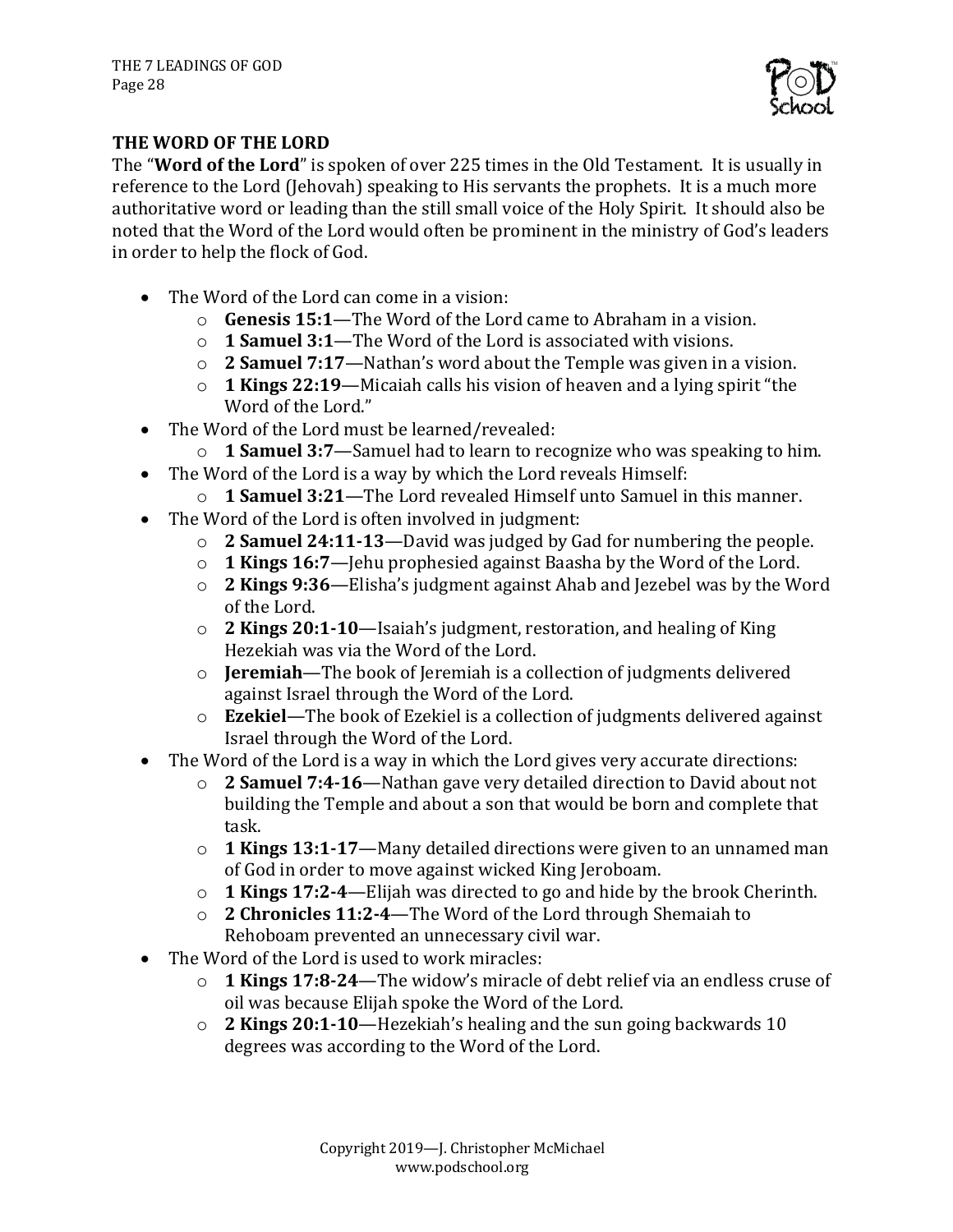

Generally speaking, the Word of the Lord:

- Made the heavens (Psalm 33:6)
- Tries mankind (**Psalm 105:19**)
- Requires actions—do this, do that, precepts, and rules (Isaiah 28:13 NIV)
- Often asks questions (Jeremiah 1:11, 13; Acts 9)
- Cannot be controlled (**Jeremiah 17:15**)
- Can produce a burden for the bearer (Malachi 1:1)

# **IN THE NEW TESTAMENT**

Though the Holy Spirit does speak to us on behalf of the Lord Jesus (**John 16:13**), there are times when He does things from His own authority:

- Paul's encounter on the road to Damascus (Acts 9:3-6) is a theophany (a divine appearance that, interestingly enough, left Paul blind). This Word of the Lord asked Paul a question: "Why are you persecuting me?" and it also gave Paul very specific instructions as to what must be done next.
- Ananias' vision concerning Saul of Tarsus (Acts 9:10-17) is a Word of the Lord in the form of a vision providing both direction and very accurate instruction.
- In Scripture, Paul's commandment toward the married believers in **1 Corinthians 7:10** and the revelation of the Resurrection of the Dead as in **1 Thessalonians 4:15** are both self-described as "the Word of the Lord."

## **PERSONAL EXPERIENCES**

As a Christian and a minister, I have had numerous experiences with the Word of the Lord.

- Six months into pastoring, I had a burden one evening to pray. My wife and I left our living room and went to a bedroom to pray. After about 10 minutes of praying in tongues, the Word of the Lord came very clearly to me saying, "Resign (the zinc mine) in September and go to Africa."
- When our church passed through divine judgment in 2010, I heard the Word of the Lord clearly say, "I am done with this church for the abundance of sin and perversion." I cried out to God for mercy. He gave us a one-month extension. After a month of judgment and severe repentance, the Word of the Lord came unto me again saying, "The church shall stand, for these people were kept back from coming to me."
- The night we ordained the Scudder family for missionary work in Africa, I unexpectedly but clearly heard the Word of the Lord say, "Separate unto Me (Jesus Christ) Brett and Bobbie for the work I have called them to." We laid hands on them that night though they did not move to Africa for another year.

# THE SUPREME VOICE OF GOD (THE FATHER)

The scriptures reveal that the utterances and declarations of God the Father are different in nature and occurrence than the Lord's or the Holy Spirit's. Granted, they are the Trinity-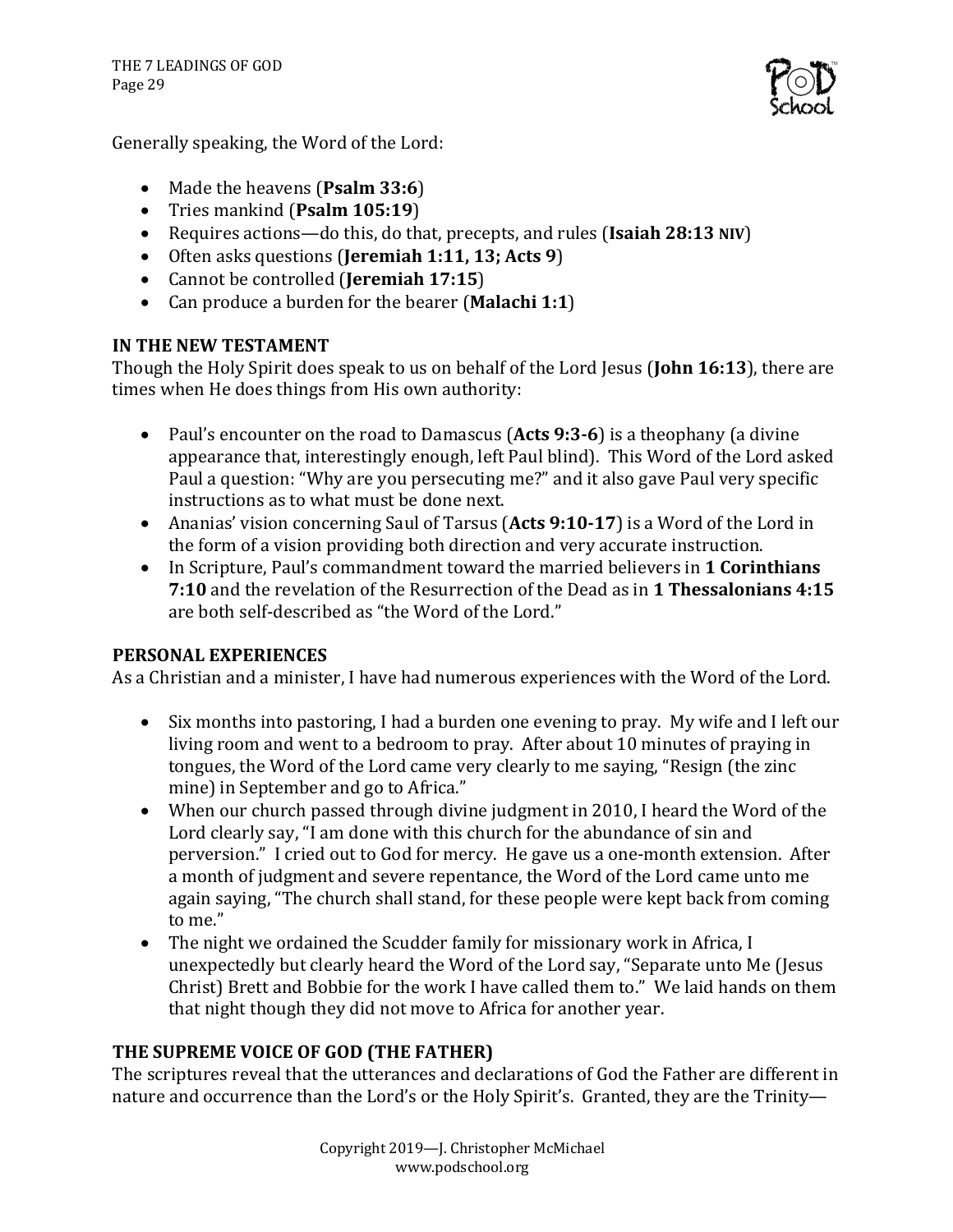

one God, but three persons—but each member of the Trinity has a different role and operation concerning mankind. God the Father has always been speaking through His persons and by His human servants. While on the earth, Jesus spoke the words He heard His Father speak (**John 12:50**).

• God, who at sundry times and in divers manners spake in time past unto the fathers by the prophets, <sup>2</sup> hath in these last days spoken unto us by his Son, whom he hath appointed heir of all things, by whom also he made the worlds: **Hebrews 1:1-2**

There are not many examples of the Supreme Voice of the Father in Scripture. Most of the divine voices recorded in the Bible are that of the Lord Jesus (even in the Old Testament). The most prominent example of the Supreme Voice of the Father is at the Lord's baptism.

• And lo a voice from heaven, saying, This is my beloved Son, in whom I am well **pleased. Matthew 3:17** 

The Father also spoke to Jesus from heaven on occasion during His earthly ministry.

• Father, glorify thy name, Then came there a voice, saying, I have both glorified **it, and will glorify it again.** John 12:28

Peter, James, and John heard the Supreme Voice of the Father while on the Mount of Transfiguration. 

• While he [Peter] yet spake, behold, a bright cloud overshadowed them: and **behold a voice out of the cloud, which said, This is my beloved Son, in whom I** am well pleased; hear ve him. <sup>6</sup>And when the disciples heard it, they fell on their face, and were sore afraid. <sup>7</sup>And Jesus came and touched them, and said, **Arise, and be not afraid. Matthew 17:5-7** 

The Supreme Voice of the Father is extremely rare. It would be possible to live a dozen lifetimes and never hear it. The Father speaks from heaven as He sees fit. Furthermore, even though Peter heard the Supreme Voice of the Father, saw Christ transfigured, and the spirits of Moses and Elijah, he still said, "We have also a more sure word of prophecy; whereunto ye do well that ye take heed, as unto a light that shineth in a dark place, **until the day dawn, and the day star arise in your hearts" (2 Peter 1:19).** 

## **PERSONAL EXPERIENCES**

I am, perhaps, unusual in that I have heard the Supreme Voice of the Father twice in my life. Both instances occurred while I was in college. The first was while I was backslidden; the other was after I had rededicated my life back to Christ. It wasn't until years later that I realized the nature or uniqueness of these leadings.